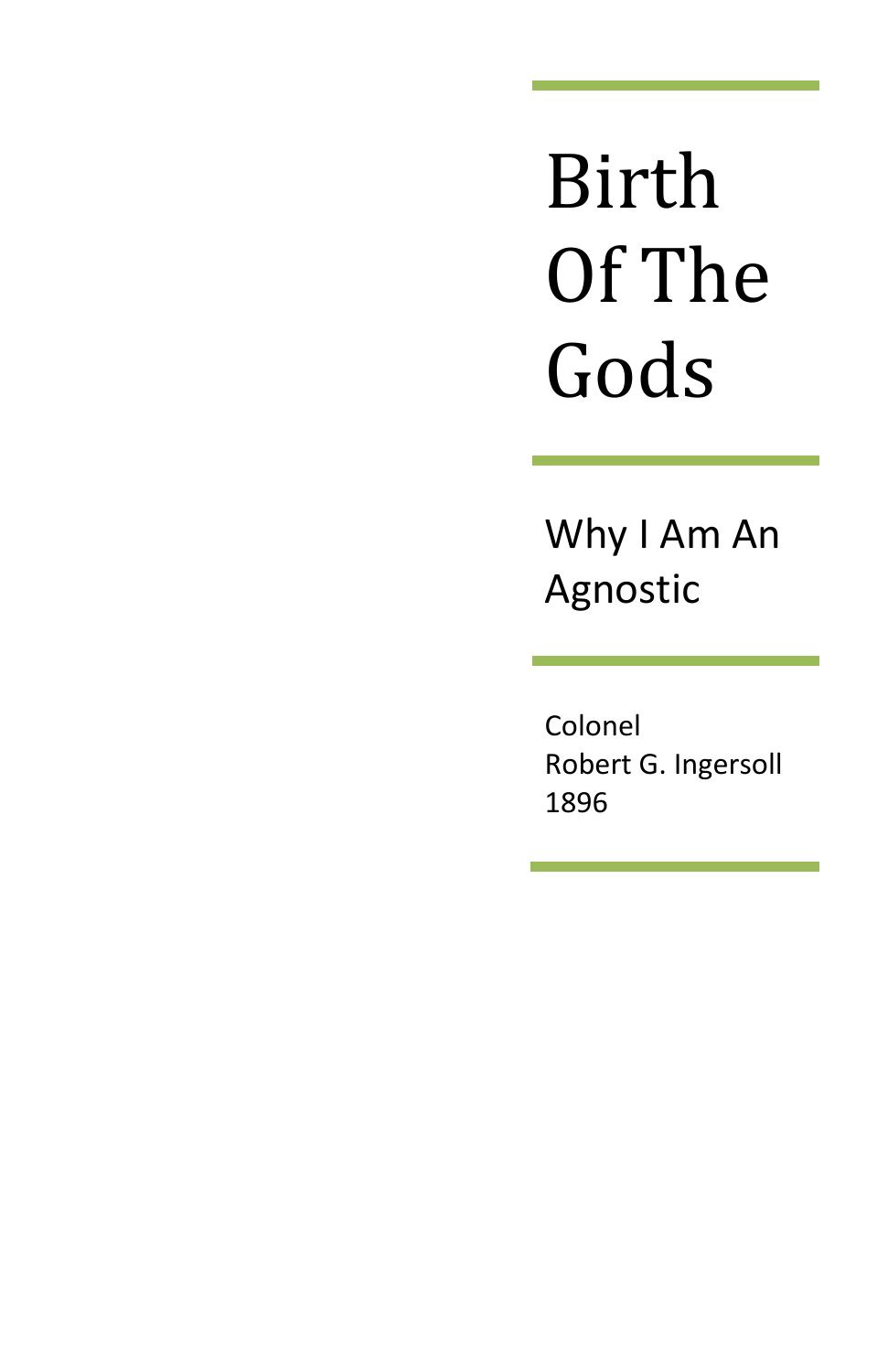## **Why I Am An Agnostic**

By Robert Ingersoll 1896

I

For the most part we inherit our opinions. We are the heirs of habits and mental customs. Our beliefs, like the fashion of our garments, depend on where we were born. We are molded and fashioned by our surroundings.

Environment is a sculptor -- a painter.

If we had been born in Constantinople, the most of us would have said: "There is no God but Allah, and Mohammed is his prophet." If our parents had lived on the banks of the Ganges, we would have been worshipers of Siva, longing for the heaven of Nirvana.

As a rule, children love their parents, believe what they teach, and take great pride in saying that the religion of mother is good enough for them.

Most people love peace. They do not like to differ with their neighbors. They like company. They are social. They enjoy traveling on the highway with the multitude. They hate to walk alone.

The Scotch are Calvinists because their fathers were. The Irish are Catholics because their fathers were. The English are Episcopalians because their fathers were, and the Americans are divided in a hundred sects because their fathers were. This is the general rule, to which there are many exceptions. Children sometimes are superior to their parents, modify their ideas, change their customs, and arrive at different conclusions. But this is generally so gradual that the departure is scarcely noticed, and those who change usually insist that they are still following the fathers.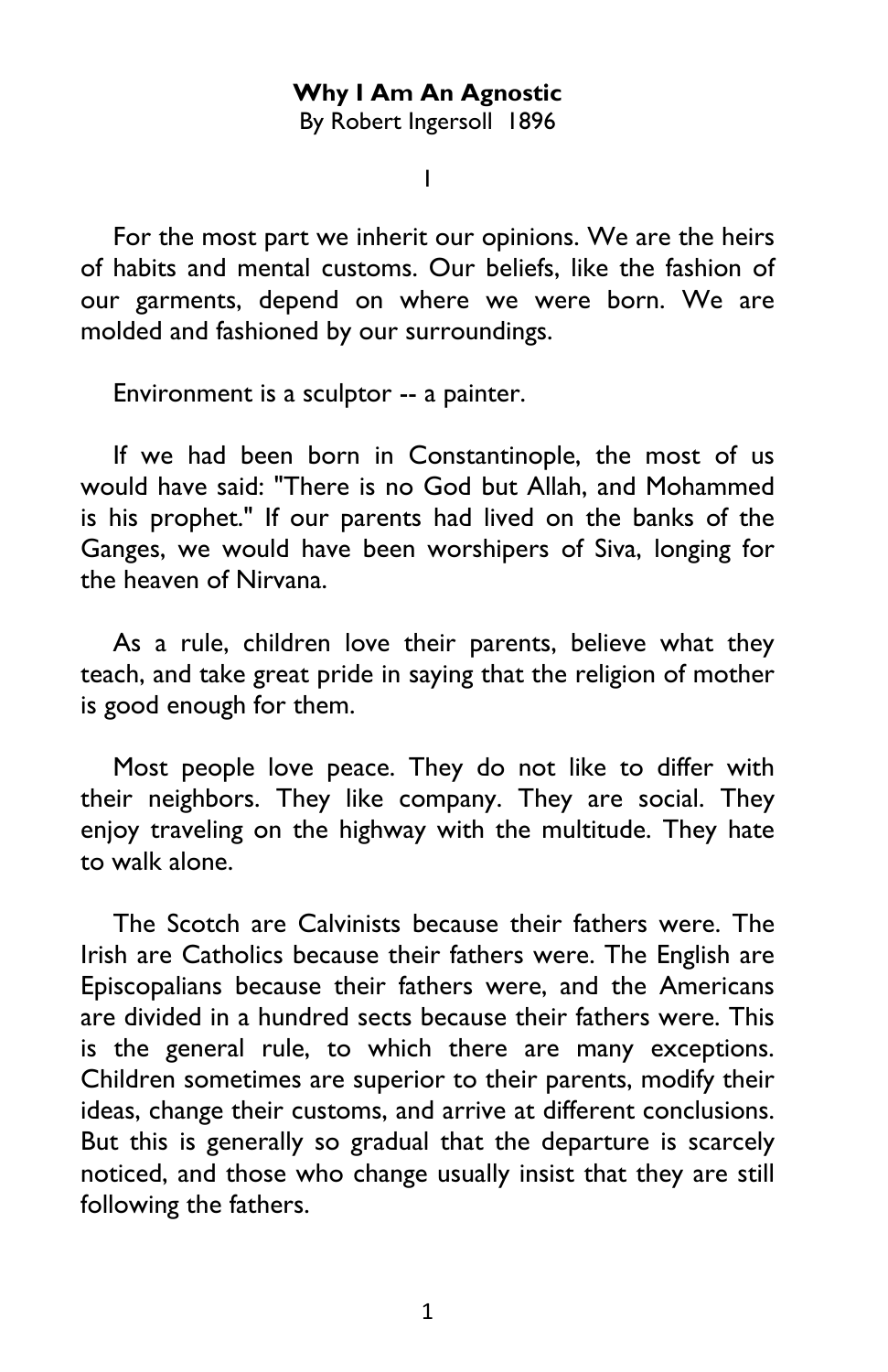It is claimed by Christian historians that the religion of a nation was sometimes suddenly changed, and that millions of Pagans were made into Christians by the command of a king. Philosophers do not agree with these historians. Names have been changed, altars have been overthrown, but opinions, customs and beliefs remained the same. A Pagan, beneath the drawn sword of a Christian, would probably change his religious views, and a Christian, with a scimitar above his head, might suddenly become a Mohammedan, but as a matter of fact both would remain exactly as they were before --except in speech.

Belief is not subject to the will. Men think as they must. Children do not, and cannot, believe exactly as they were taught. They are not exactly like their parents. They differ in temperament, in experience, in capacity, in surroundings. And so there is a continual, though almost imperceptible change. There is development, conscious and unconscious growth, and by comparing long periods of time we find that the old has been almost abandoned, almost lost in the new. Men cannot remain stationary. The mind cannot be securely anchored. If we do not advance, we go backward. If we do not grow, we decay. If we do not develop, we shrink and shrivel.

Like the most of you, I was raised among people who knew -- who were certain. They did not reason or investigate. They had no doubts. They knew that they had the truth. In their creed there was no guess -- no perhaps. They had a revelation from God. They knew the beginning of things. They knew that God commenced to create one Monday morning, four thousand and four years before Christ. They knew that in the eternity -- back of that morning, he had done nothing. They knew that it took him six days to make the earth -- all plants, all animals, all life, and all the globes that wheel in space. They knew exactly what he did each day and when he rested. They knew the origin, the cause of evil, of all crime, of all disease and death.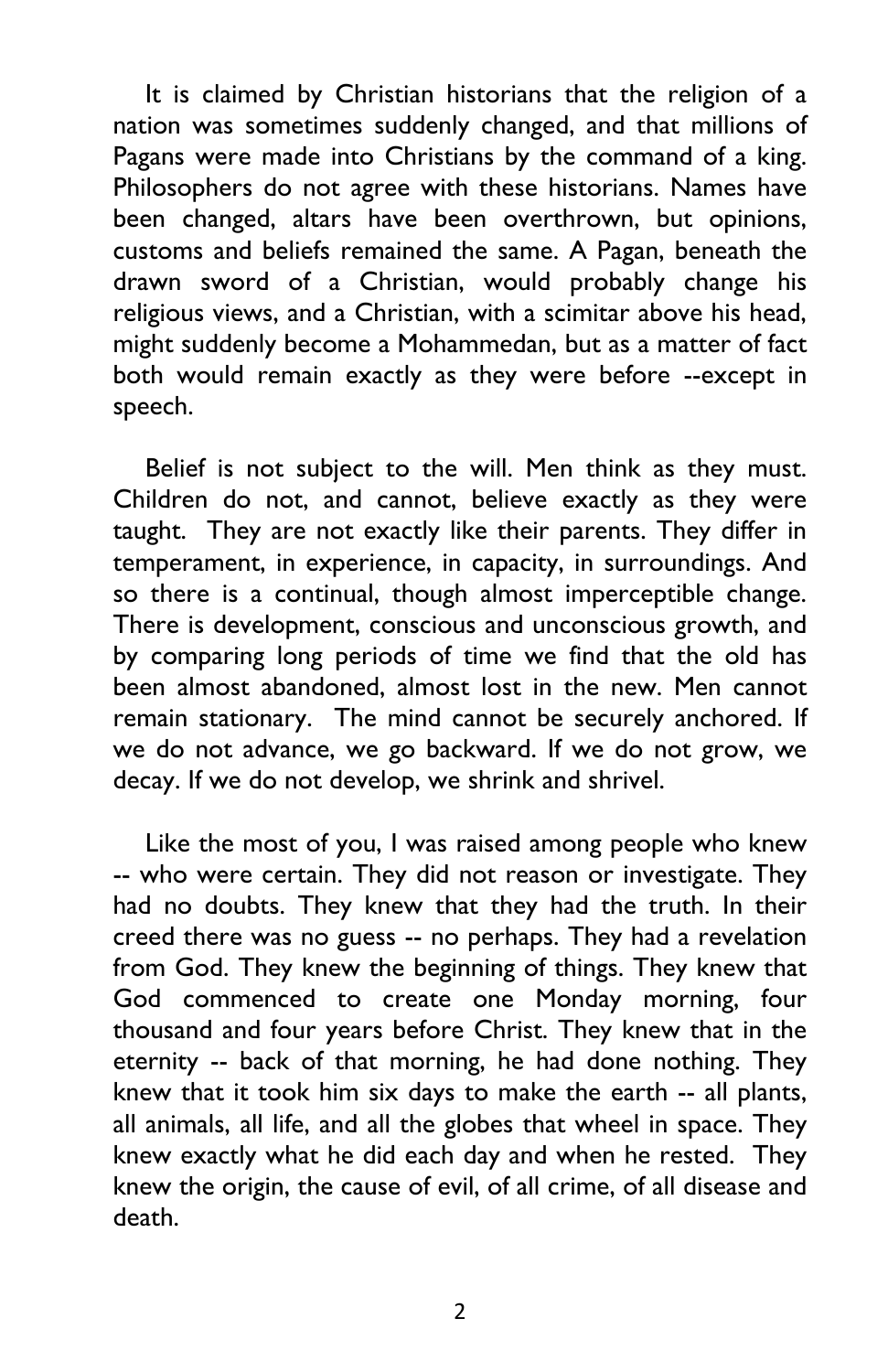They not only knew the beginning, but they knew the end. They knew that life had one path and one road. They knew that the path, grass-grown and narrow, filled with thorns and nettles, infested with vipers, wet with tears, stained by bleeding feet, led to heaven, and that the road, broad and smooth, bordered with fruits and flowers, filled with laughter and song and all the happiness of human love, led straight to hell. They knew that God was doing his best to make you take the path and that the Devil used every art to keep you in the road. They knew that there was a perpetual battle waged between the great Powers of good and evil for the possession of human souls. They knew that many centuries ago God had left his throne and had been born a babe into this poor world -- that he had suffered death for the sake of man -- for the sake of saving a few. They also knew that the human heart was utterly depraved, so that man by nature was in love with wrong and hated God with all his might.

At the same time they knew that God created man in his own image and was perfectly satisfied with his work. They also knew that he had been thwarted by the Devil, who with wiles and lies had deceived the first of human kind. They knew that in consequence of that, God cursed the man and woman; the man with toil, the woman with slavery and pain, and both with death; and that he cursed the earth itself with briers and thorns, brambles and thistles. All these blessed things they knew. They knew too all that God had done to purify and elevate the race. They knew all about the Flood -- knew that God, with the exception of eight, drowned all his children - the old and young -- the bowed patriarch and the dimpled babe -- the young man and the merry maiden -- the loving mother and the laughing child -- because his mercy endureth forever. They knew too, that he drowned the beasts and birds - everything that walked or crawled or flew -- because his loving kindness is over all his works. They knew that God, for the purpose of civilizing his children, had devoured some with earthquakes, destroyed some with storms of fire, killed some with his lightnings, millions with famine, with pestilence, and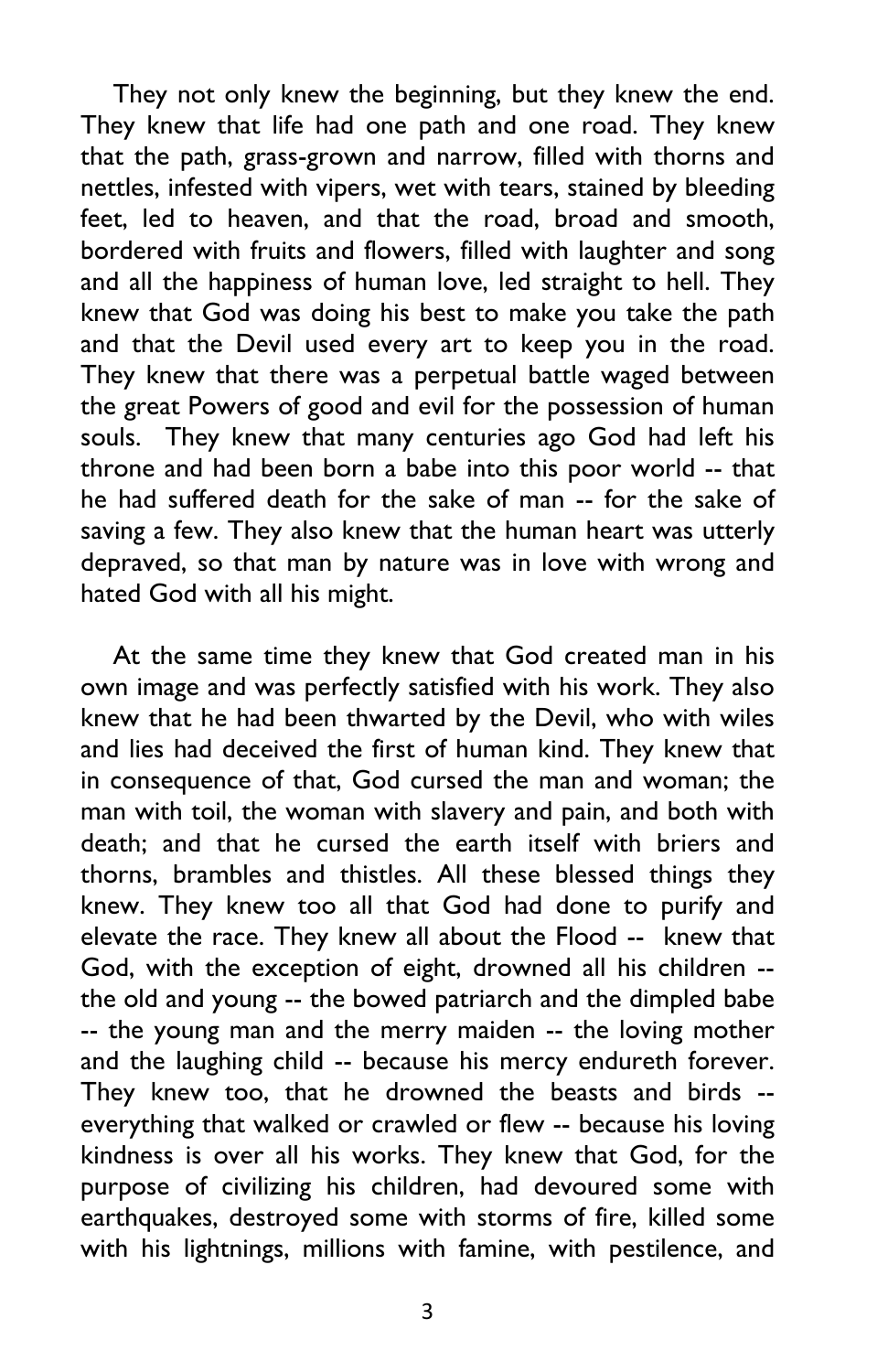sacrificed countless thousands upon the fields of war. They knew that it was necessary to believe these things and to love God. They knew that there could be no salvation except by faith, and through the atoning blood of Jesus Christ.

All who doubted or denied would be lost. To live a moral and honest life -- to keep your contracts, to take care of wife and child -- to make a happy home -- to be a good citizen, a patriot, a just and thoughtful man, was simply a respectable way of going to hell.

God did not reward men for being honest, generous and brave, but for the act of faith. Without faith, all the so-called virtues were sins. and the men who practiced these virtues, without faith, deserved to suffer eternal pain.

All of these comforting and reasonable things were taught by the ministers in their pulpits -- by teachers in Sunday schools and by parents at home. The children were victims. They were assaulted in the cradle -- in their mother's arms. Then, the schoolmaster carried on the war against their natural sense, and all the books they read were filled with the same impossible truths. The poor children were helpless. The atmosphere they breathed was filled with lies -- lies that mingled with their blood.

In those days ministers depended on revivals to save souls and reform the world.

In the winter, navigation having closed, business was mostly suspended. There were no railways and the only means of communication were wagons and boats. Generally the roads were so bad that the wagons were laid up with the boats. There were no operas, no theaters, no amusement except parties and balls. The parties were regarded as worldly and the balls as wicked. For real and virtuous enjoyment the good people depended on revivals.

4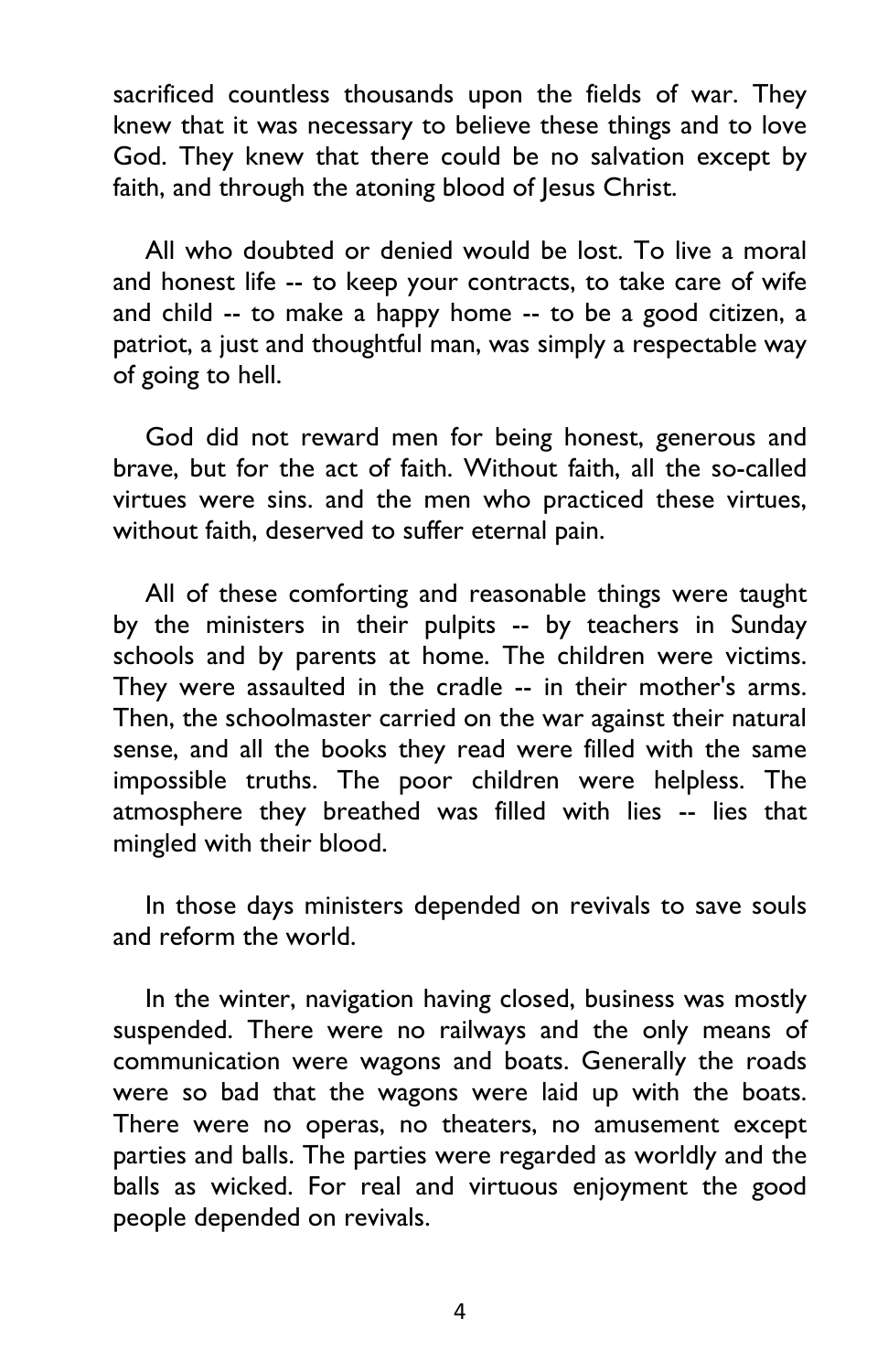The sermons were mostly about the pains and agonies of hell, the joys and ecstasies of heaven, salvation by faith, and the efficacy of the atonement. The little churches, in which the services were held, were generally small, badly ventilated, and exceedingly warm. The emotional sermons, the sad singing, the hysterical amens, the hope of heaven, the fear of hell, caused many to lose the little sense they had. They became substantially insane. In this condition they flocked to the "mourner's bench" -- asked for the prayers of the faithful -- had strange feelings, prayed and wept and thought they had been "born again." Then they would tell their experience -- how wicked they had been -- how evil had been their thoughts, their desires, and how good they had suddenly become.

They used to tell the story of an old woman who, in telling her experience, said: -- "Before I was converted, before I gave my heart to God, I used to lie and steal, but now, thanks to the grace and blood of Jesus Christ, I have quit 'em both, in a great measure."

Of course all the people were not exactly of one mind. There were some scoffers, and now and then some man had sense enough to laugh at the threats of priests and make a jest of hell. Some would tell of unbelievers who had lived and died in peace.

When I was a boy I heard them tell of an old farmer in Vermont. He was dying. The minister was at his bed-side – asked him if he was a Christian -- if he was prepared to die. The old man answered that he had made no preparation, that he was not a Christian -- that he had never done anything but work. The preacher said that he could give him no hope unless he had faith in Christ, and that if he had no faith his soul would certainly be lost.

The old man was not frightened. He was perfectly calm. In a weak and broken voice he said: "Mr. Preacher, I suppose you noticed my farm. My wife and I came here more than fifty years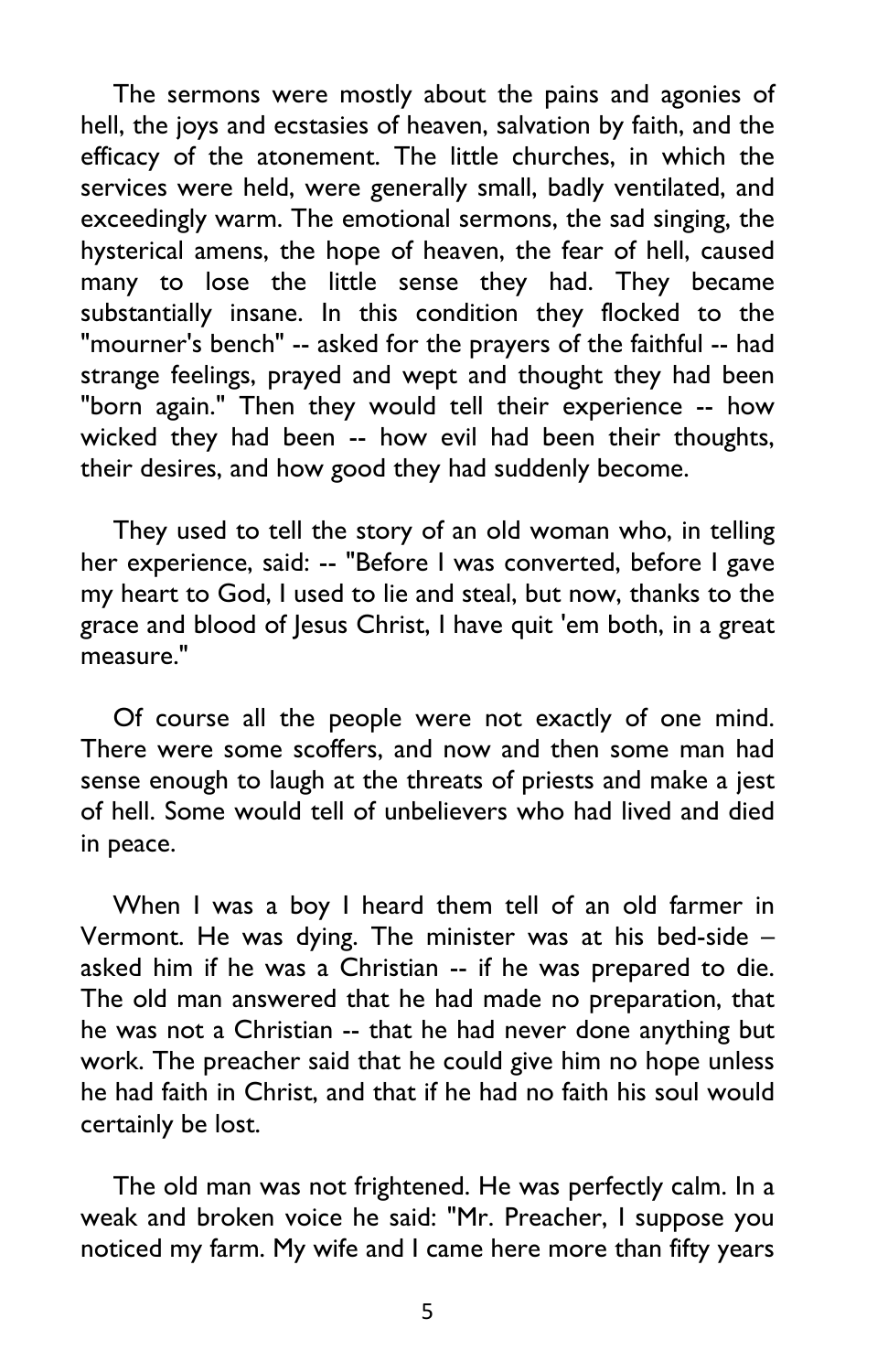ago. We were just married. It was a forest then and the land was covered with stones. I cut down the trees, burned the logs, picked up the stones and laid the walls. My wife spun and wove and worked every moment. We raised and educated our children -- denied ourselves. During all these years my wife never had a good dress, or a decent bonnet. I never had a good suit of clothes. We lived on the plainest food. Our hands, our bodies are deformed by toil. We never had a vacation. We loved each other and the children. That is the only luxury we ever had. Now I am about to die and you ask me if I am prepared. Mr. Preacher, I have no fear of the future, no terror of any other world. There may be such a place as hell -- but if there is, you never can make me believe that it's any worse than old Vermont."

So, they told of a man who compared himself with his dog. "My dog," he said, "just barks and plays -- has all he wants to eat. He never works -- has no trouble about business. In a little while he dies, and that is all. I work with all my strength. I have no time to play. I have trouble every day. In a little while I will die, and then I go to hell. I wish that I had been a dog."

Well, while the cold weather lasted, while the snows fell, the revival went on, but when the winter was over, when the steamboat's whistle was heard, when business started again, most of the converts "backslid" and fell again into their old ways. But the next winter they were on hand, ready to be "born again." They formed a kind of stock company, playing the same parts every winter and backsliding every spring.

The ministers, who preached at these revivals, were in earnest. They were zealous and sincere. They were not philosophers. To them science was the name of a vague dread -- a dangerous enemy. They did not know much, but they believed a great deal. To them hell was a burning reality -- they could see the smoke and flames. The Devil was no myth. He was an actual person. a rival of God, an enemy of mankind. They thought that the important business of this life was to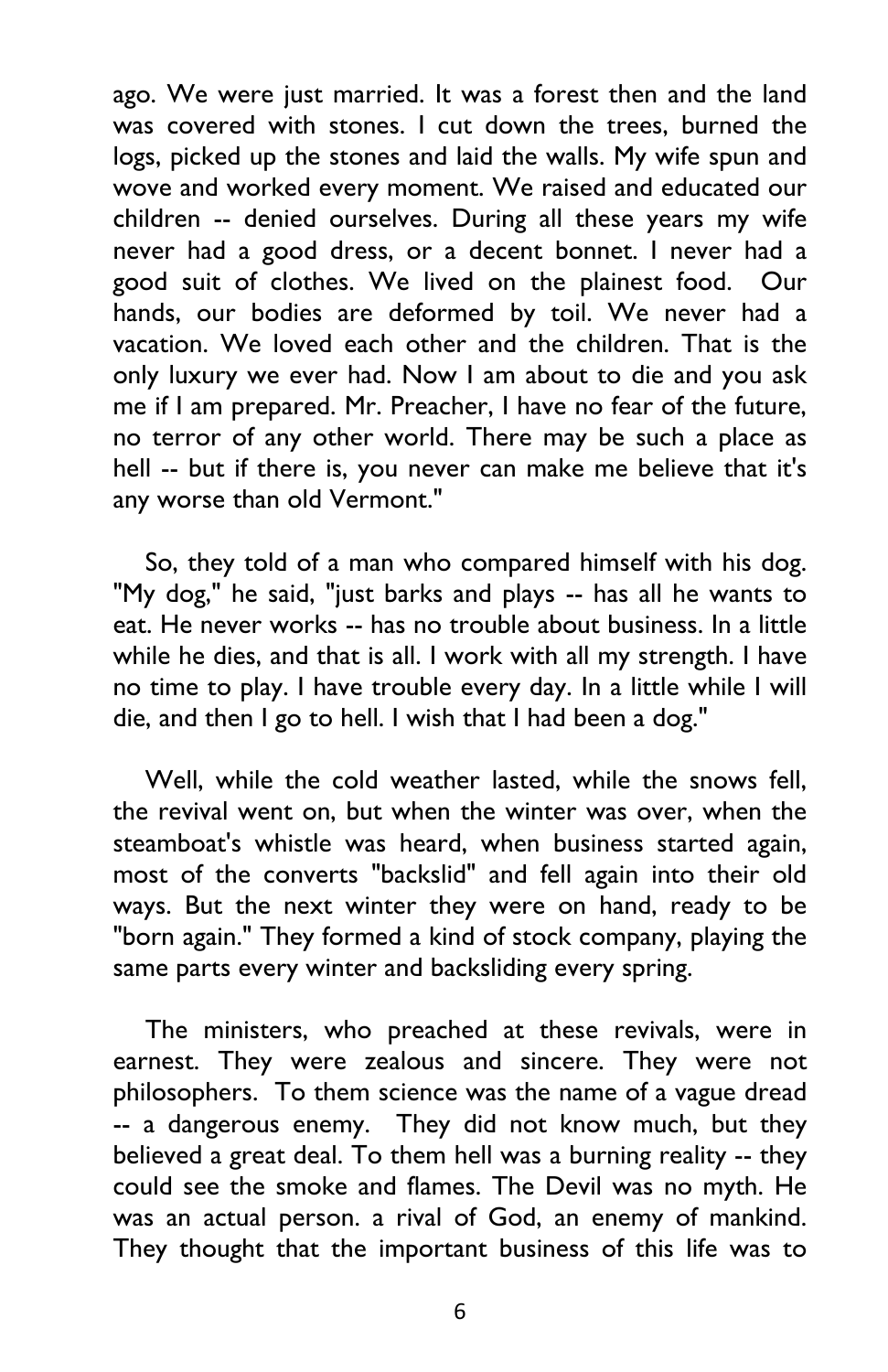save your soul -- that all should resist and scorn the pleasures of sense, and keep their eyes steadily fixed on the golden gate of the New Jerusalem. They were unbalanced, emotional, hysterical, bigoted, hateful, loving, and insane. They really believed the Bible to be the actual word of God -- a book without mistake or contradiction. They called its cruelties, justice -- its absurdities, mysteries -- its miracles, facts, and the idiotic passages were regarded as profoundly spiritual. They dwelt on the pangs, the regrets, the infinite agonies of the lost, and showed how easily they could be avoided, and how cheaply heaven could be obtained. They told their hearers to believe, to have faith, to give their hearts to God, their sins to Christ, who would bear their burdens and make their souls as white as snow.

All this the ministers really believed. They were absolutely certain. In their minds the Devil had tried in vain to sow the seeds of doubt.

I heard hundreds of these evangelical sermons – heard hundreds of the most fearful and vivid descriptions of the tortures inflicted in hell, of the horrible state of the lost. I supposed that what I heard was true and yet I did not believe it. I said: "It is," and then I thought: "It cannot be."

These sermons made but faint impressions on my mind. I was not convinced.

I had no desire to be "converted," did not want a "new heart" and had no wish to be "born again."

But I heard one sermon that touched my heart, that left its mark, like a scar, on my brain.

One Sunday I went with my brother to hear a Free Will Baptist preacher. He was a large man, dressed like a farmer, but he was an orator. He could paint a picture with words.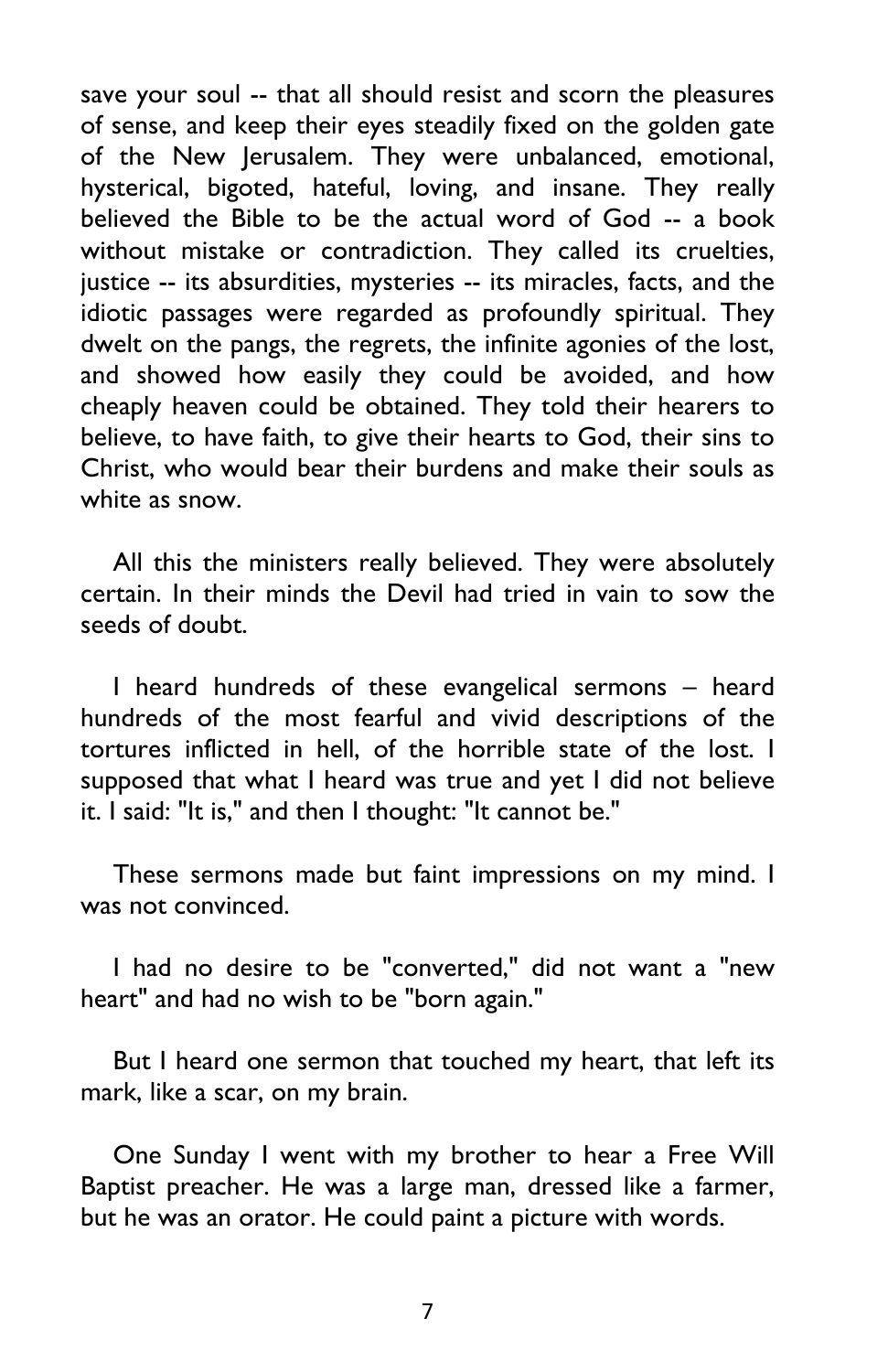He took for his text the parable of "the rich man and Lazarus." He described Dives, the rich man -- his manner of life, the excesses in which he indulged, his extravagance, his riotous nights, his purple and fine linen, his feasts, his wines, and his beautiful women.

Then he described Lazarus, his poverty, his rags and wretchedness, his poor body eaten by disease, the crusts and crumbs he devoured, the dogs that pitied him. He pictured his lonely life, his friendless death.

Then, changing his tone of pity to one of triumph – leaping from tears to the heights of exultation -- from defeat to victory-- he described the glorious company of angels, who with white and outspread wings carried the soul of the despised pauper to Paradise -- to the bosom of Abraham.

Then, changing his voice to one of scorn and loathing, he told of the rich man's death. He was in his palace, on his costly couch, the air heavy with perfume, the room filled with servants and physicians. His gold was worthless then. He could not buy another breath. He died, and in hell he lifted up his eyes, being in torment.

Then, assuming a dramatic attitude, putting his right hand to his ear, he whispered, "Hark! I hear the rich man's voice. What does he say? Hark! 'Father Abraham! Father Abraham! I pray thee send Lazarus that he may dip the tip of his finger in water and cool my parched tongue, for I am tormented in this flame.'"

"Oh, my hearers, he has been making that request for more than eighteen hundred years. And millions of ages hence that wail will cross the gulf that lies between the saved and lost and still will be heard the cry: 'Father Abraham! Father Abraham! I pray thee send Lazarus that he may dip the tip of his finger. in water and cool my parched tongue, for I am tormented in this flame.'"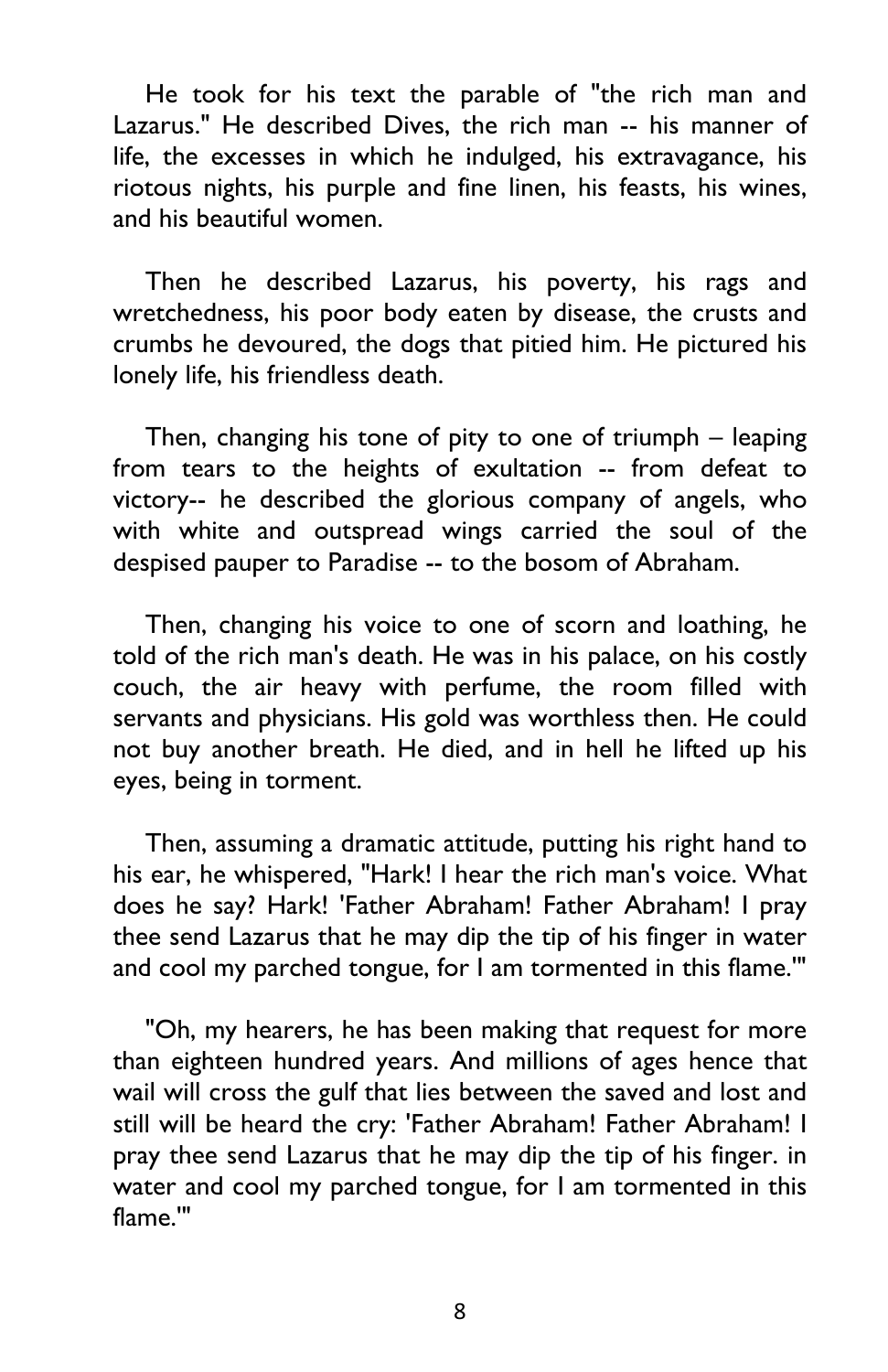For the first time I understood the dogma of eternal pain - appreciated "the glad tidings of great joy." For the first time my imagination grasped the height and depth of the Christian horror. Then I said: "It is a lie, and I hate your religion. If it is true, I hate your God."

From that day I have had no fear, no doubt. For me, on that day, the flames of hell were quenched. From that day I have passionately hated every orthodox creed. That Sermon did some good.

II

From my childhood I had heard read, and read the Bible myself. Morning and evening the sacred volume was opened and prayers were said. The Bible was my first history, the Jews were the first people, and the events narrated by Moses and the other inspired writers, and those predicted by prophets were the all important things. In other books were found the thoughts and dreams of men, but in the Bible were the sacred truths of God.

Yet in spite of my surroundings, of my education, I had no love for God. He was so saving of mercy, so extravagant in murder, so anxious to kill, so ready to assassinate, that I hated him with all my heart. At his command, babes were butchered, women violated, and the white hair of trembling age stained with blood. This God visited the people with pestilence -- filled the houses and covered the streets with the dying and the dead -- saw babes starving on the empty breasts of pallid mothers, heard the sobs, saw the tears, the sunken cheeks, the sightless eyes, the new made graves, and remained as pitiless as the pestilence.

This God withheld the rain -- caused the famine, saw the fierce eyes of hunger -- the wasted forms, the white lips, saw mothers eating babes, and remained ferocious as famine.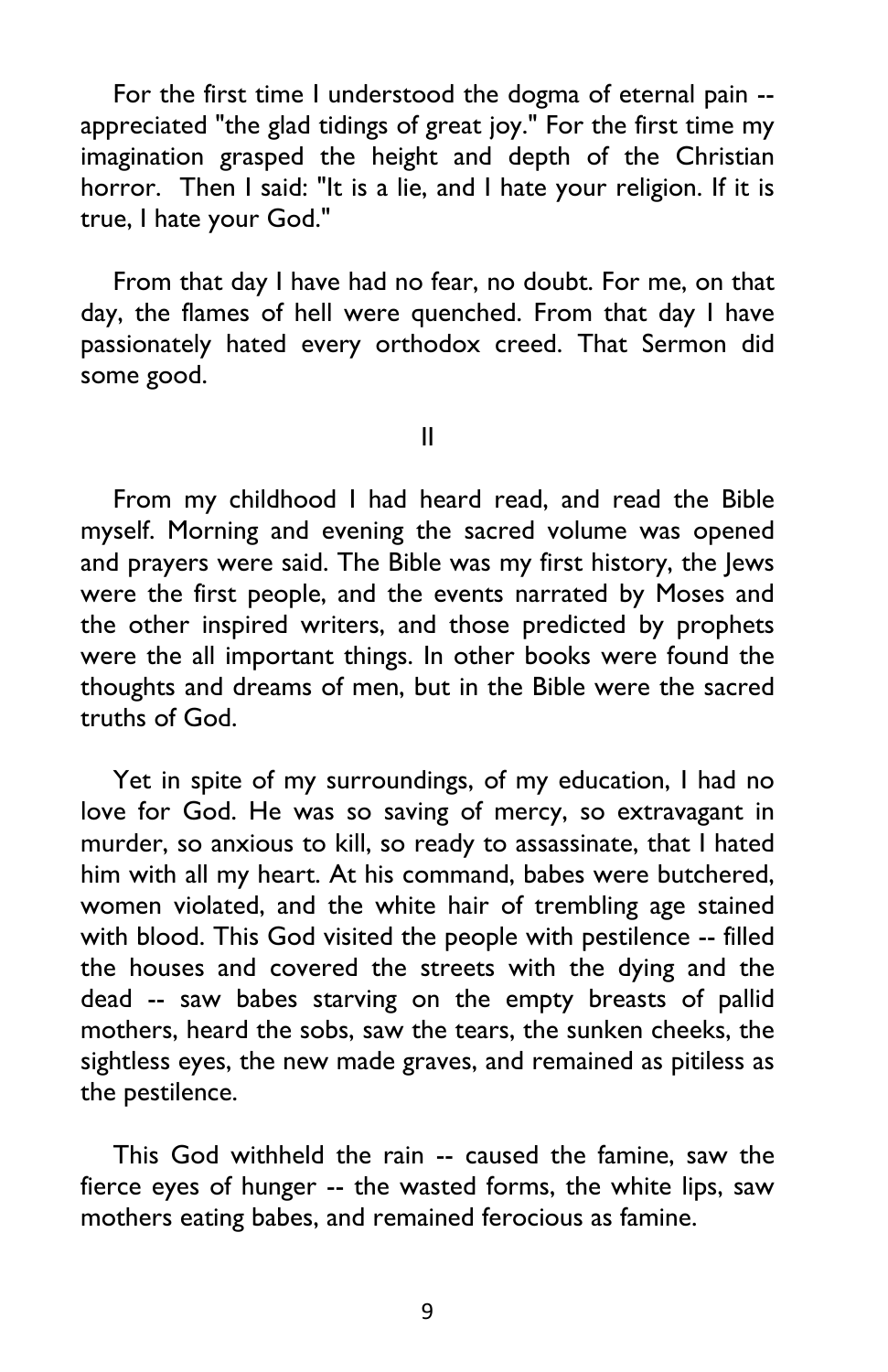It seems to me impossible for a civilized man to love or worship, or respect the God of the Old Testament. A really civilized man, a really civilized woman, must hold such a God in abhorrence and contempt.

But in the old days the good people justified Jehovah in his treatment of the heathen. The wretches who were murdered were idolaters and therefore unfit to live.

According to the Bible, God had never revealed himself to these people and he knew that without a revelation they could not know that he was the true God. Whose fault was it then that they were heathen?

The Christians said that God had the right to destroy them because he created them. What did he create them for? He knew when he made them that they would be food for the sword. He knew that he would have the pleasure of seeing them murdered.

As a last answer, as a final excuse, the worshipers of lehovah said that all these horrible things happened under the "old dispensation" of unyielding law, and absolute justice, but that now under the "new dispensation," all had been changed - the sword of justice had been sheathed and love enthroned. In the Old Testament, they said. God is the judge -- but in the New, Christ is the merciful. As a matter of fact, the New Testament is infinitely worse than the Old. In the Old there is no threat of eternal pain. Jehovah had no eternal prison -- no everlasting fire. His hatred ended at the grave. His revenge was satisfied when his enemy was dead.

In the New Testament, death is not the end, but the beginning of punishment that has no end. In the New Testament the malice of God is infinite and the hunger of his revenge eternal.

10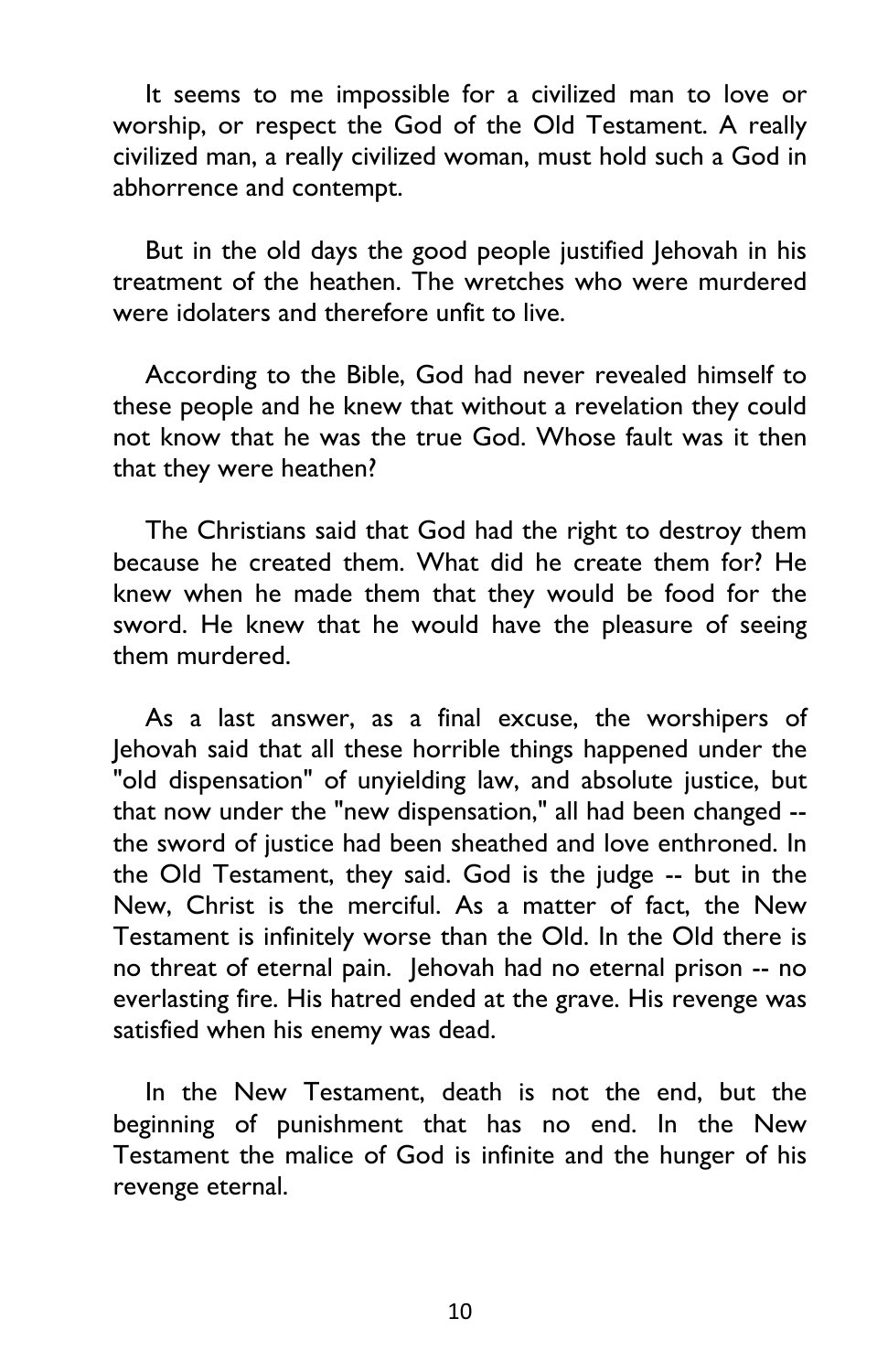The orthodox God, when clothed in human flesh, told his disciples not to resist evil, to love their enemies, and when smitten on one cheek to turn the other, and yet we are told that this same God, with the same loving lips, uttered these heartless, these fiendish words; "Depart ye cursed into everlasting fire, prepared for the devil and his angels."

These are the words of "eternal love."

No human being has imagination enough to conceive of this infinite horror.

All that the human race has suffered in war and want, in pestilence and famine, in fire and flood, -- all the pangs and pains of every disease and every death -- all this is as nothing compared with the agonies to be endured by one lost soul.

This is the consolation of the Christian religion. This is the justice of God -- the mercy of Christ.

This frightful dogma, this infinite lie, made me the implacable enemy of Christianity. The truth is that this belief in eternal pain has been the real persecutor. It founded the Inquisition, forged the chains, and furnished the fagots. It has darkened the lives of many millions. It made the cradle as terrible as the coffin. It enslaved nations and shed the blood of countless thousands. It sacrificed the wisest, the bravest and the best. It subverted the idea of justice, drove mercy from the heart, changed men to fiends and banished reason from the brain.

Like a venomous serpent it crawls and coils and hisses in every orthodox creed.

It makes man an eternal victim and God an eternal fiend. It is the one infinite horror. Every church in which it is taught is a public curse. Every preacher who teaches it is an enemy of mankind. Below this Christian dogma, savagery cannot go. It is the infinite of malice, hatred, and revenge.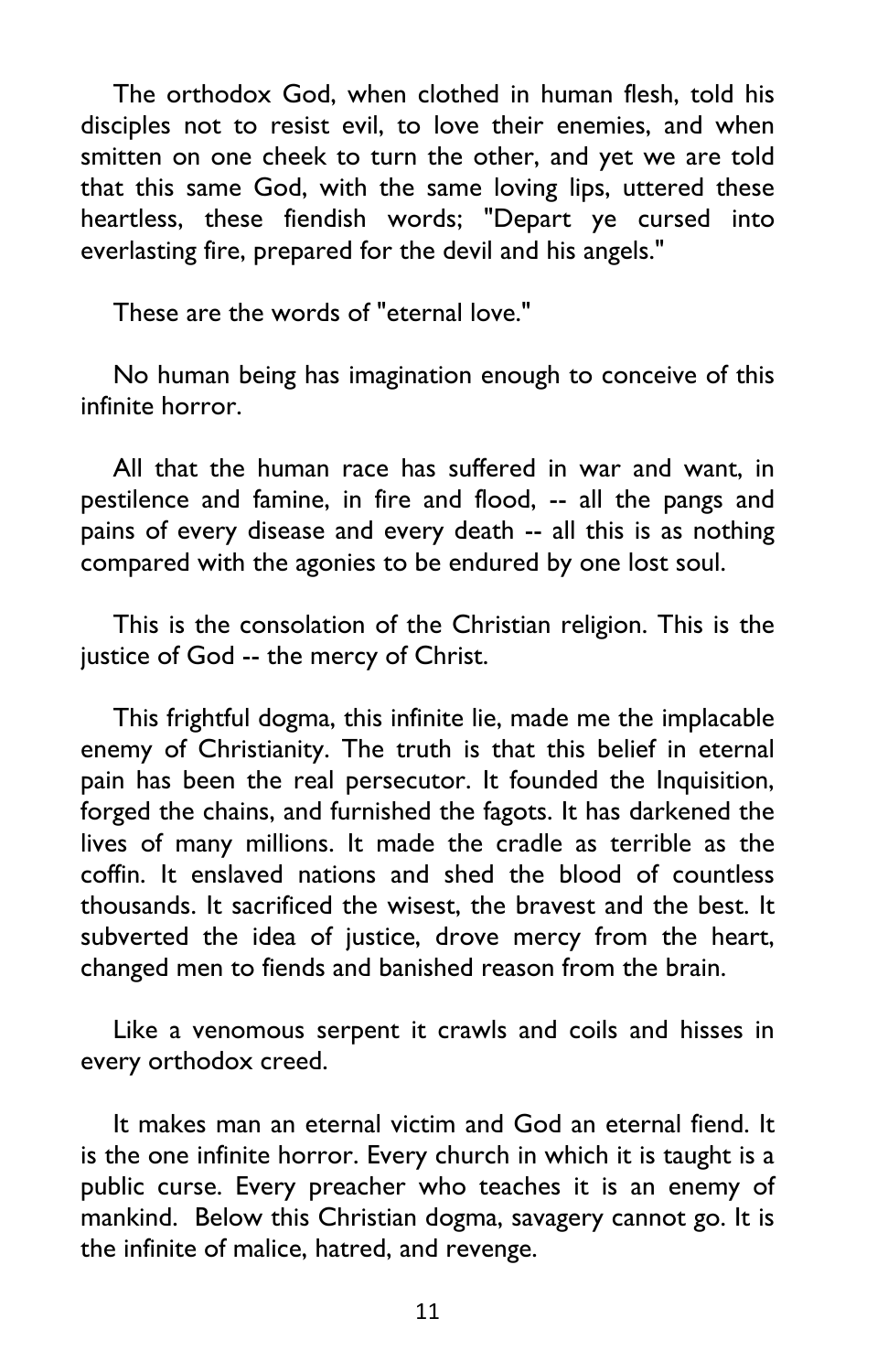Nothing could add to the horror of hell, except the presence of its creator, God.

While I have life, as long as I draw breath, I shall deny with all my strength, and hate with every drop of my blood, this infinite lie.

Nothing gives me greater joy than to know that this belief in eternal pain is growing weaker every day -- that thousands of ministers are ashamed of it. It gives me joy to know that Christians are becoming merciful, so merciful that the fires of hell are burning low -- flickering, choked with ashes, destined in a few years to die out forever.

For centuries Christendom was a madhouse. Popes, cardinals, bishops, priests, monks and heretics were all insane.

Only a few -- four or five in a century were sound in heart and brain. Only a few, in spite of the roar and din, in spite of the savage cries, heard reason's voice. Only a few in the wild rage of ignorance, fear and zeal preserved the perfect calm that wisdom gives.

We have advanced. In a few years the Christians will become -- let us hope -- humane and sensible enough to deny the dogma that fills the endless years with pain. They ought to know now that this

dogma is utterly inconsistent with the wisdom, the justice, the goodness of their God. They ought to know that their belief in hell, gives to the Holy Ghost -- the Dove -- the beak of a vulture, and fills the mouth of the Lamb of God with the fangs of a viper.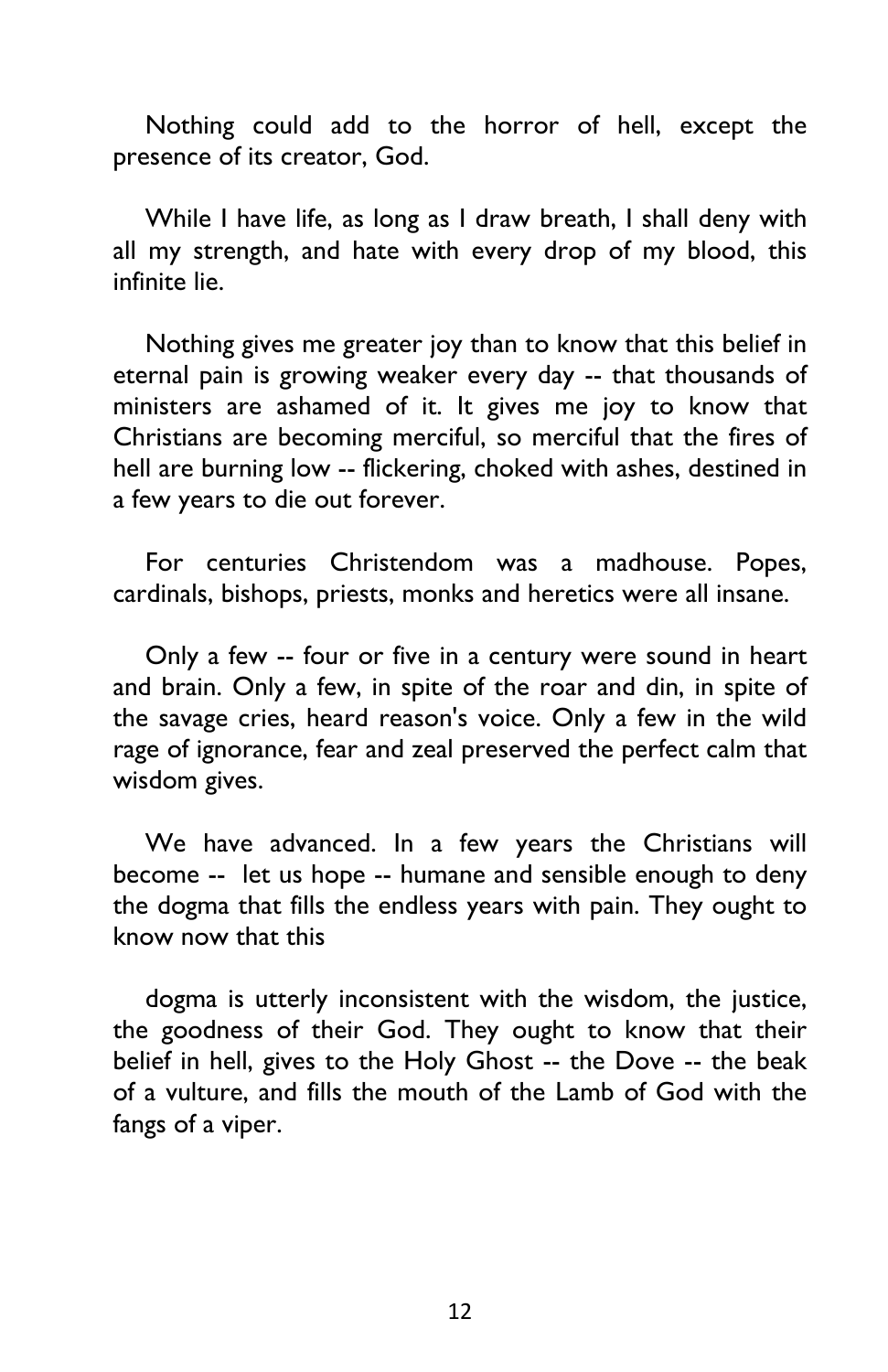In my youth I read religious books -- books about God, about the atonement -- about salvation by faith, and about the other worlds. I became familiar with the commentators -- with Adam Clark, who thought that the serpent seduced our mother Eve, and was in fact the father of Cain. He also believed that the animals, while in the ark, had their natures' changed to that degree that they devoured straw together and enjoyed each other's society – thus prefiguring the blessed millennium. I read Scott, who was such a natural theologian that he really thought the story of Phaeton -- of the wild steeds dashing across the sky -- corroborated the story of Joshua having stopped the sun and moon. So, I read Henry and MacKnight and found that God so loved the world that he made up his mind to damn a large majority of the human race. I read Cruden, who made the great Concordance, and made the miracles as small and probable as he could.

I remember that he explained the miracle of feeding the wandering Jews with quails, by saying that even at this day immense numbers of quails crossed the Red Sea, and that sometimes when tired, they settled on ships that sank beneath their weight. The fact that the explanation was as hard to believe as the miracle made no difference to the devout Cruden.

To while away the time I read Calvin's Institutes, a book calculated to produce, in any natural mind, considerable respect for the Devil.

I read Paley's Evidences and found that the evidence of ingenuity in producing the evil, in contriving the hurtful, was at least equal to the evidence tending to show the use of intelligence in the creation of what we call good.

You know the watch argument was Paley's greatest effort. A man finds a watch and it is so wonderful that he concludes that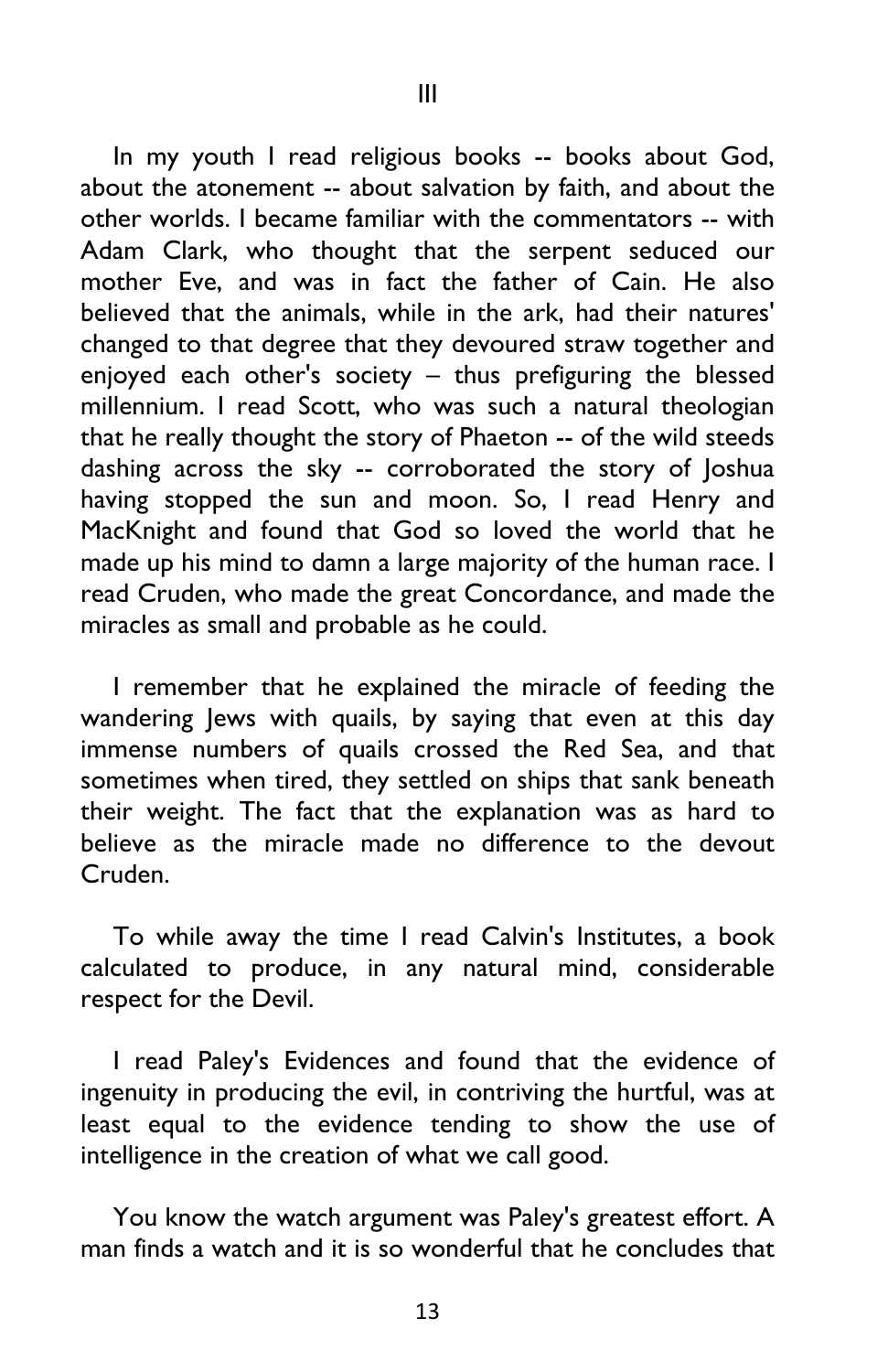it must have had a maker. He finds the maker and he is so much more wonderful than the watch that he says he must have had a maker. Then he finds God, the maker of the man, and he is so much more wonderful than the man that he could not have had a maker. This is what the lawyers call a departure in pleading.

According to Paley there can be no design without a designer -- but there can be a designer without a design. The wonder of the watch suggested the watchmaker, and the wonder of the watchmaker, suggested the creator, and the wonder of the creator demonstrated that he was not created - - but was uncaused and eternal.

We had Edwards on The Will, in which the reverend author shows that necessity has no effect on accountability -- and that when God creates a human being, and at the same time determines and decrees exactly what that being shall do and be, the human being is responsible, and God in his justice and mercy has the right to torture the soul of that human being forever. Yet Edwards said that he loved God.

The fact is that if you believe in an infinite God, and also in eternal punishment, then you must admit that Edwards and Calvin were absolutely right. There is no escape from their conclusions if you admit their premises. They were infinitely cruel, their premises infinitely absurd, their God infinitely fiendish, and their logic perfect.

And yet I have kindness and candor enough to say that Calvin and Edwards were both insane.

We had plenty of theological literature. There was Jenkyn on the Atonement, who demonstrated the wisdom of God in devising a way in which the sufferings of innocence could justify the guilty. He tried to show that children could justly be punished for the sins of their ancestors, and that men could, if they had faith, be justly credited with the virtues of others.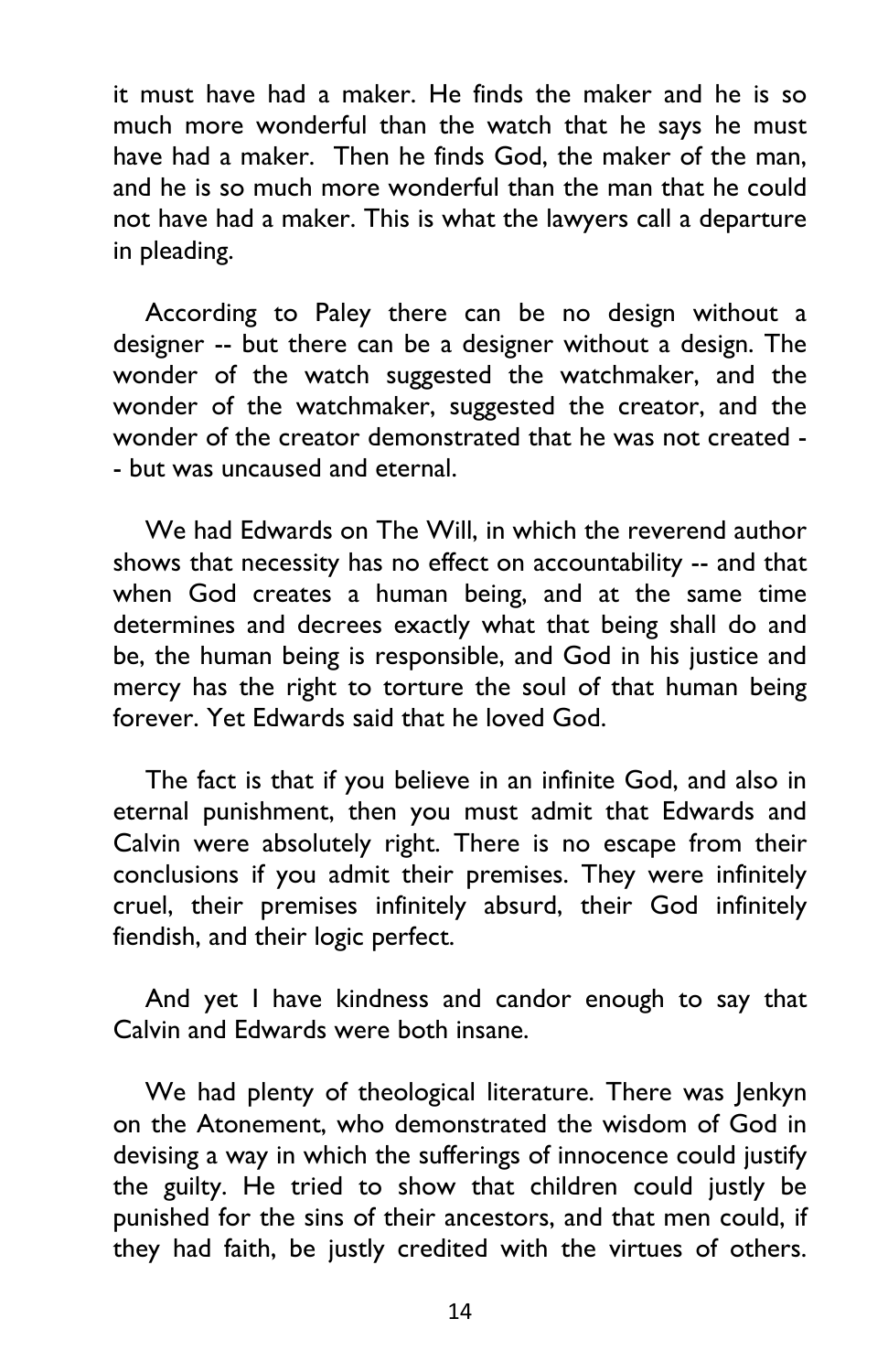Nothing could be more devout, orthodox, and idiotic. But all of our theology was not in prose. We had Milton with his celestial militia with his great and blundering God, his proud and cunning Devil -- his wars between immortals, and all the sublime absurdities that religion wrought within the blind man's brain.

The theology taught by Milton was dear to the Puritan heart. It was accepted by New England and it poisoned the souls and ruined the lives of thousands. The genius of Shakespeare could not make the theology of Milton poetic. In the literature of the world there is nothing, outside of the "sacred books," more perfectly absurd.

We had Young's Night Thoughts, and I supposed that the author was an exceedingly devout and loving follower of the Lord. Yet Young had a great desire to be a bishop, and to accomplish that end he electioneered with the king's mistress. In other words, he was a fine old hypocrite. In the "Night Thoughts" there is scarcely a genuinely honest, natural line. It is pretence from beginning to end. He did not write what he felt, but what he thought he ought to feel.

We had Pollok's Course of Time, with its worm that never dies, its quenchless flames, its endless pangs, its leering devils, and its gloating God. This frightful poem should have been written in a madhouse. In it you find all the cries and groans and shrieks of maniacs, when they tear and rend each other's flesh. It is as heartless, as hideous, as hellish as the thirtysecond chapter of Deuteronomy.

We all know the beautiful hymn commencing with the cheerful line: "Hark from the tombs, a doleful sound." Nothing could have been more appropriate for children. It is well to put a coffin where it can be seen from the cradle. When a mother nurses her child, an open grave should be at her feet. This would tend to make the babe serious, reflective, religious and miserable.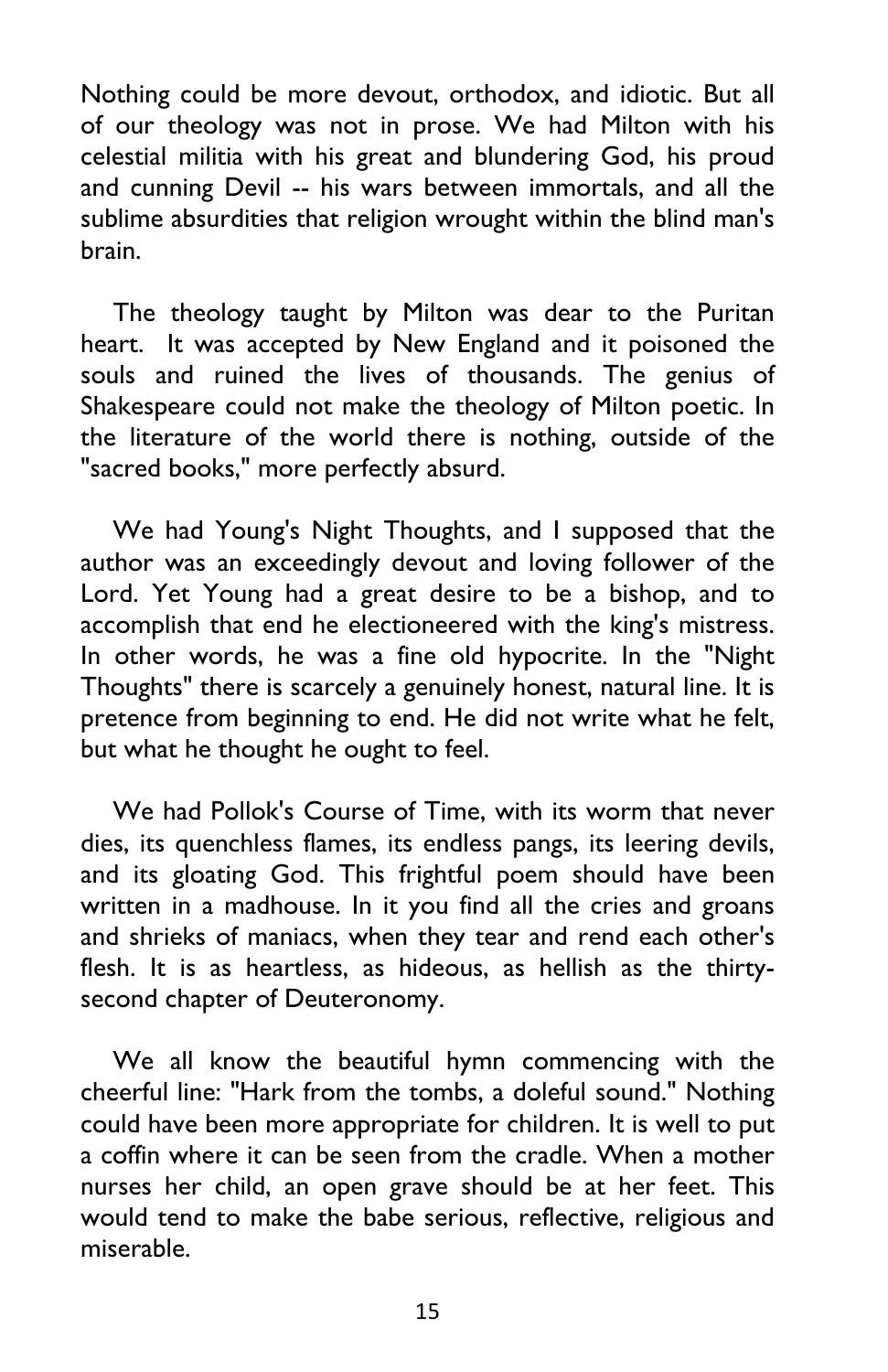God hates laughter and despises mirth. To feel free, untrammeled, irresponsible, joyous, -- to forget care and death— to be flooded with sunshine without a fear of night to forget the past, to have no thought of the future, no dream of God, or heaven, or hell—to be intoxicated with the present—to be conscious only of the clasp and kiss of the one you love—this is the sin against the Holy Ghost.

But we had Cowper's poems. Cowper was sincere. He was the opposite of Young. He had an observing eye, a gentle heart and a sense of the artistic. He sympathized with all who suffered—with the imprisoned, the enslaved, the outcasts. He loved the beautiful. No wonder that the belief in eternal punishment made this loving soul insane. No wonder that the "tidings of great Joy" quenched Hope's great star and left his broken heart in the darkness of despair.

We had many volumes of orthodox sermons, filled with wrath and the terrors of the judgment to come—sermons that had been delivered by savage saints.

We had the Book of Martyrs, showing that Christians had for many centuries imitated the God they worshiped.

We had the history of the Waldenses—of the reformation of the Church. We had Pilgrim's Progress, Baxter's Call and Butler's Analogy.

To use a Western phrase or saying, I found that Bishop Butler dug up more snakes than he killed—suggested more difficulties than he explained—more doubts than he dispelled.

Among such books my youth was passed. All the seeds of Christianity—of superstition, were sown in my mind and cultivated with great diligence and care.

All that time I knew nothing of any science—nothing about the other side—nothing of the objections that had been urged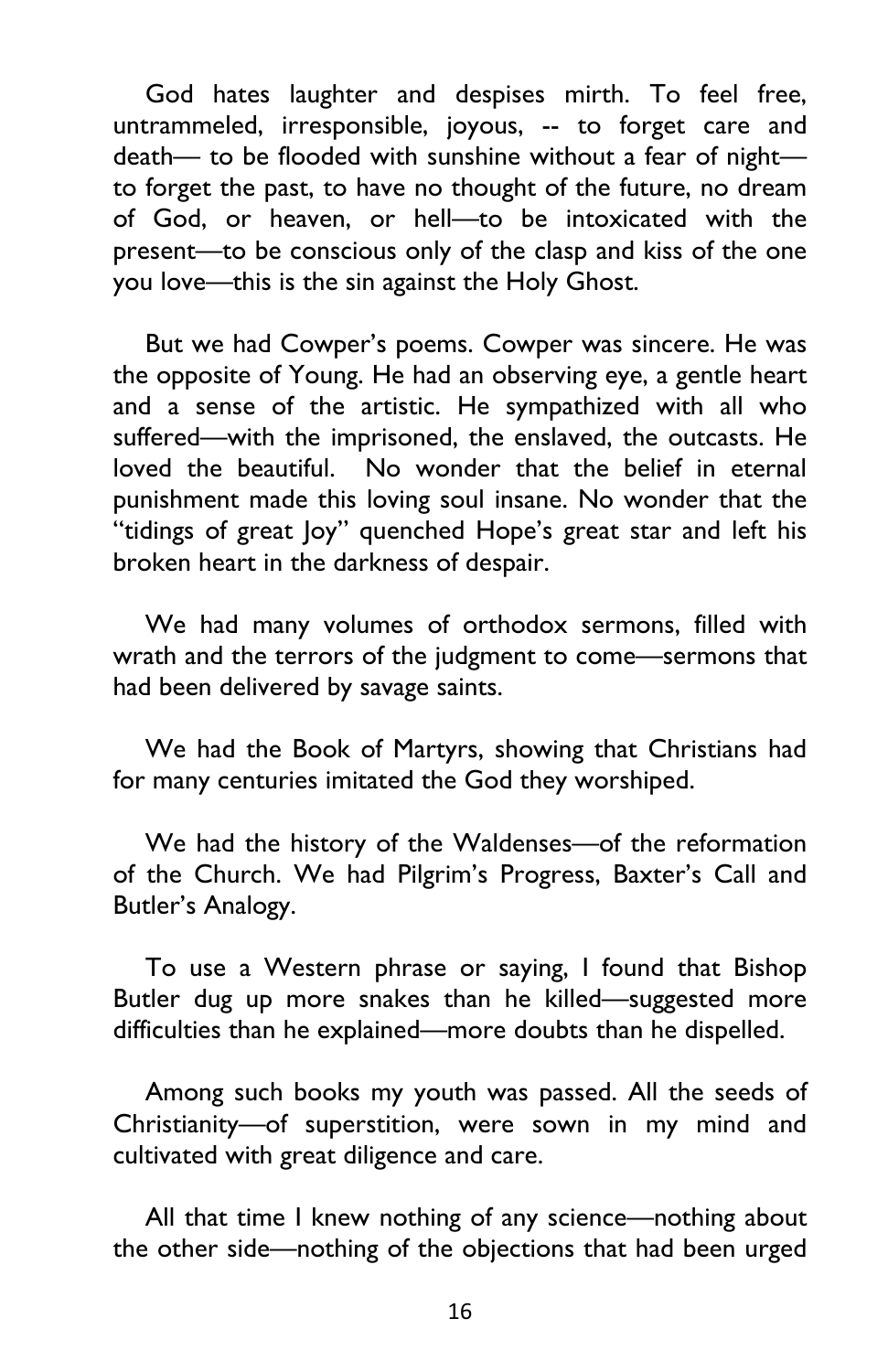against the blessed Scriptures, or against the perfect Congregational creed. Of course I had heard the ministers speak of blasphemers, of infidel wretches, of scoffers who laughed at holy things. They did not answer their arguments, but they tore their characters into shreds and demonstrated by the fury of assertion that they had done the Devil's work. And yet in spite of all I heard—of all I read. I could not quite believe. My brain and heart said No.

For a time I left the dreams, the insanities, the illusions and delusions, the nightmares of theology. I studied astronomy, just a little—I examined maps of the heavens—learned the names of some of the constellations—of some of the stars— found something of their size and the velocity with which they wheeled in their orbits—obtained a faint conception of astronomical spaces—found that some of the known stars were so far away in the depths of space that their light, traveling at the rate of nearly two hundred thousand miles a second, required many years to reach this little world—found that, compared with the great stars, our earth was but a grain of sand—an atom—found that the old belief that all the hosts of heaven had been created for the benefit of man, was infinitely absurd.

I compared what was really known about the stars with the account of creation as told in Genesis. I found that the writer of the inspired book had no knowledge of astronomy—that he was as ignorant as a Choctaw chief—as an Eskimo driver of dogs. Does any one imagine that the author of Genesis knew anything about the sun—its size? that he was acquainted with Sirius, the North Star, with Capella, or that he knew anything of the clusters of stars so far away that their light, now visiting our eyes, has been traveling for two million years?

If he had known these facts would he have said that Jehovah worked nearly six days to make this world, and only a part of the afternoon of the fourth day to make the sun and moon and all the stars?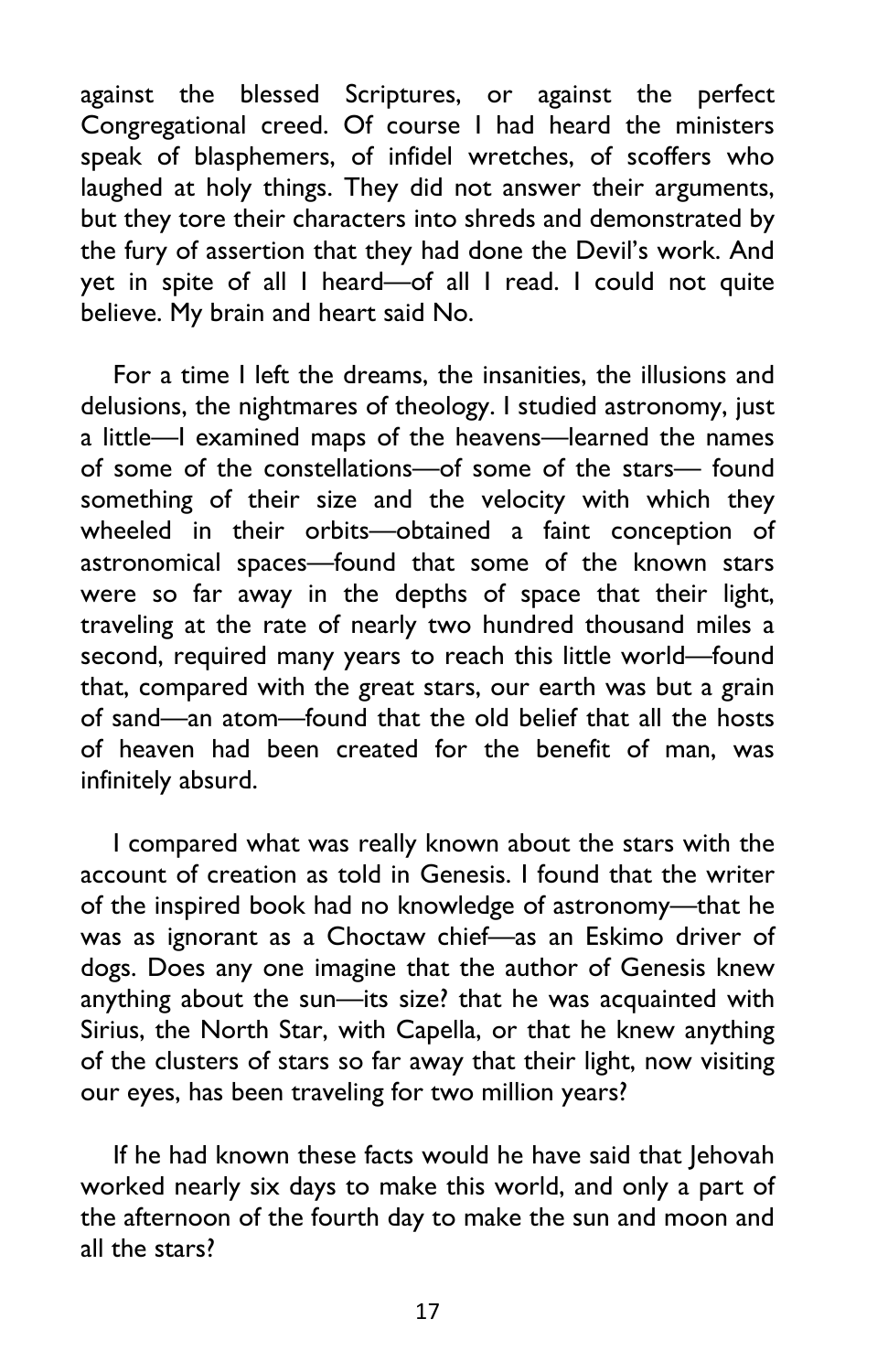Yet millions of people insist that the writer of Genesis was inspired by the Creator of all worlds.

Now, intelligent men, who are not frightened, whose brains have not been paralyzed by fear, know that the sacred story of creation was written by an ignorant savage. The story is inconsistent with all known facts, and every star shining in the heavens testifies that its author was an uninspired barbarian.

I admit that this unknown writer was sincere, that he wrote what he believed to be true—that he did the best he could. He did not claim to be inspired—did not pretend that the story had been told to him by Jehovah. He simply stated the "facts" as he understood them.

After I had learned a little about the stars I concluded that this writer, this "inspired" scribe, had been misled by myth and legend, and that he knew no more about creation than the average theologian of my day. In other words, that he knew absolutely nothing.

And here, allow me to say that the ministers who are answering me are turning their guns in the wrong direction. These reverend gentlemen should attack the astronomers. They should malign and vilify Kepler, Copernicus, Newton, Herschel and Laplace. These men were the real destroyers of the sacred story. Then, after having disposed of them, they can wage a war against the stars, and against Jehovah himself for having furnished evidence against the truthfulness of his book.

Then I studied geology—not much, just a little—Just enough to find in a general way the principal facts that had been discovered, and some of the conclusions that had been reached. I learned something of the action of fire—of water of the formation of islands and continents—of the sedimentary and igneous rocks—of the coal measures—of the chalk cliffs, something about coral reefs—about the deposits made by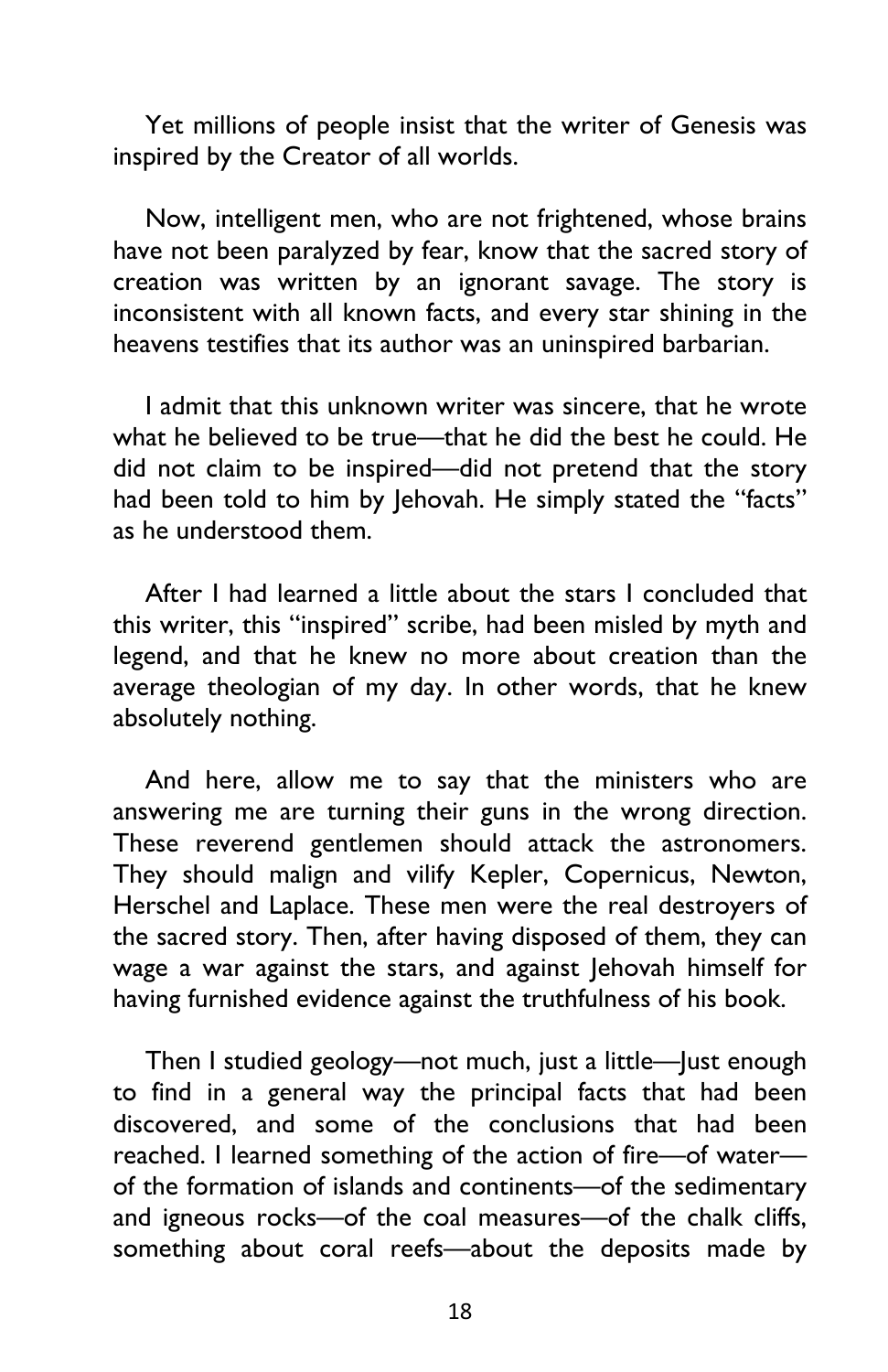rivers, the effect of volcanoes, of glaciers, and of the all surrounding sea—just enough to know that the Laurentian rocks were millions of years older than the grass beneath my feet—just enough to feel certain that this world had been pursuing its flight about the sun, wheeling in light and shade, for hundreds of millions of years -- just enough to know that the "inspired" writer knew nothing of the history of the earth nothing of the great forces of nature -- of wind and wave and fire—forces that have destroyed and built, wrecked and wrought through all the countless years.

And let me tell the ministers again that they should not waste their time in answering me. They should attack the geologists. They should deny the facts that have been discovered. They should launch their curses at the blaspheming seas, and dash their heads against the infidel rocks.

Then I studied biology—not much—just enough to know something of animal forms, enough to know that life existed when the Laurentian rocks were made—just enough to know that implements of stone, implements that had been formed by human hands, had been found mingled with the bones of extinct animals, bones that had been split with these implements, and that these animals had ceased to exist hundreds of thousands of years before the manufacture of Adam and Eve.

Then I felt sure that the "inspired" record was false—that many millions of people had been deceived and that all I had been taught about the origin of worlds and men was utterly untrue. I felt that I knew that the Old Testament was the work of ignorant men—that it was a mingling of truth and mistake, of wisdom and foolishness, of cruelty and kindness, of philosophy and absurdity -- that it contained some elevated thoughts, some poetry, -- a good deal of the solemn and commonplace, - - some hysterical, some tender, some wicked prayers, some insane predictions, some delusions, and some chaotic dreams.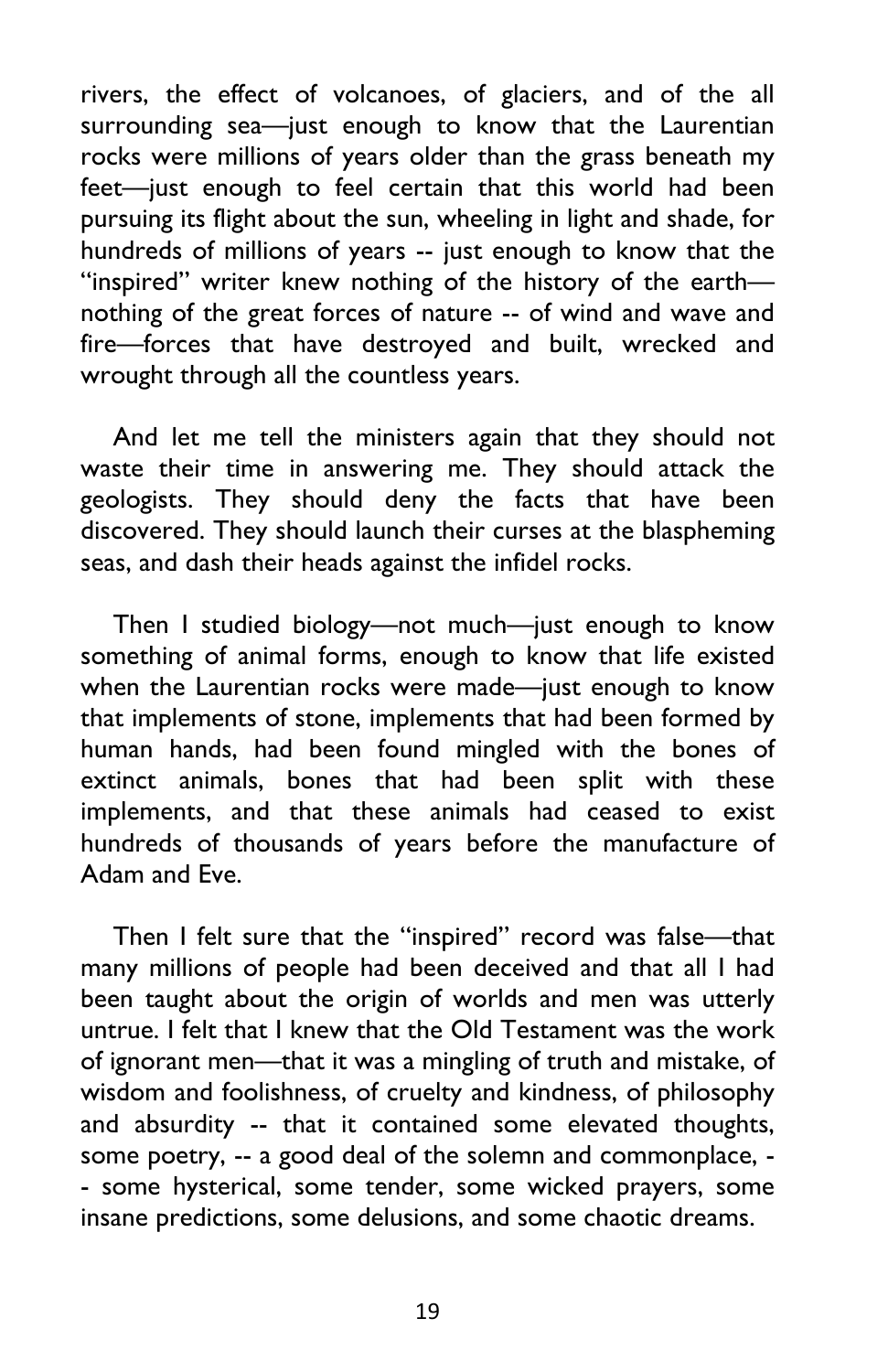Of course the theologians fought the facts found by the geologists, the scientists, and sought to sustain the sacred Scriptures. They mistook the bones of the mastodon for those of human beings, and by them proudly proved that "there were giants in those days." They accounted for the fossils by saying that God had made them to try our faith, or that the Devil had imitated the works of the Creator.

They answered the geologists by saying that the "days" in Genesis were long periods of time, and that after all the flood might have been local. They told the astronomers that the sun and moon were not actually, but only apparently, stopped. And that the appearance was produced by the reflection and refraction of light.

They excused the slavery and polygamy, the robbery and murder upheld in the Old Testament by saying that the people were so degraded that Jehovah was compelled to pander to their ignorance and prejudice.

In every way the clergy sought to evade the facts, to dodge the truth, to preserve the creed.

At first they flatly denied the facts—then they belittled them—then they harmonized them—then they denied that they had denied them. Then they changed the meaning of the "inspired" book to fit the facts. At first they said that if the facts, as claimed, were true, the Bible was false and Christianity itself a superstition. Afterward they said the facts, as claimed, were true and that they established beyond all doubt the inspiration of the Bible and the divine origin of orthodox religion.

Anything they could not dodge, they swallowed and anything they could not swallow, they dodged.

I gave up the Old Testament on account of its mistakes, its absurdities, its ignorance and its cruelty. I gave up the New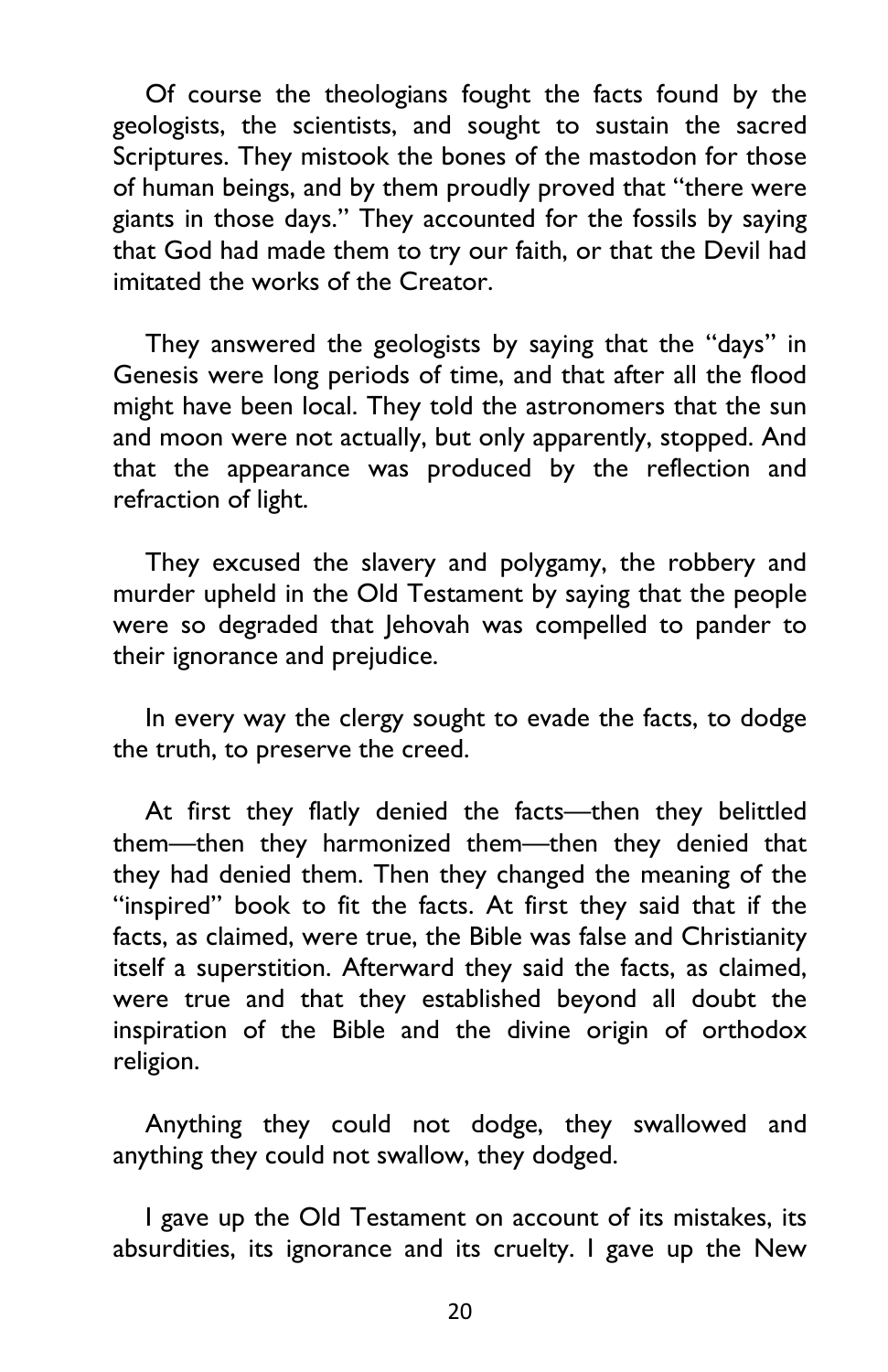because it vouched for the truth of the Old. I gave it up on account of its miracles, its contradictions, because Christ and his disciples believe in the existence of devils—talked and made bargains with them, expelled them from people and animals.

This, of itself, is enough. We know, if we know anything, that devils do not exist—that Christ never cast them out, and that if he pretended to, he was either ignorant, dishonest or insane.

These stories about devils demonstrate the human, the ignorant origin of the New Testament. I gave up the New Testament because it rewards credulity, and curses brave and honest men, and because it teaches the infinite horror of eternal pain.

Having spent my youth in reading books about religion about the "new birth"—the disobedience of our first parents, the atonement, salvation by faith, the wickedness of pleasure, the degrading consequences of love, and the impossibility of getting to heaven by being honest and generous, and having become somewhat weary of the frayed and raveled thoughts, you can imagine my surprise, my delight when I read the poems of Robert Burns.

I was familiar with the writings of the devout and insincere, the pious and petrified, the pure and heartless. Here was a natural honest man. I knew the works of those who regarded all nature as depraved, and looked upon love as the legacy and perpetual witness of original sin. Here was a man who plucked joy from the mire, made goddesses of peasant girls, and enthroned the honest man. One whose sympathy, with loving arms, embraced all forms of suffering life, who hated slavery of every kind, who was as natural as heaven's blue, with humor kindly as an autumn day, with wit as sharp as Ithuriel's spear, and scorn that blasted like the simoon's breath. A man who loved this world, this life, the things of every day, and placed above all else the thrilling ecstasies of human love.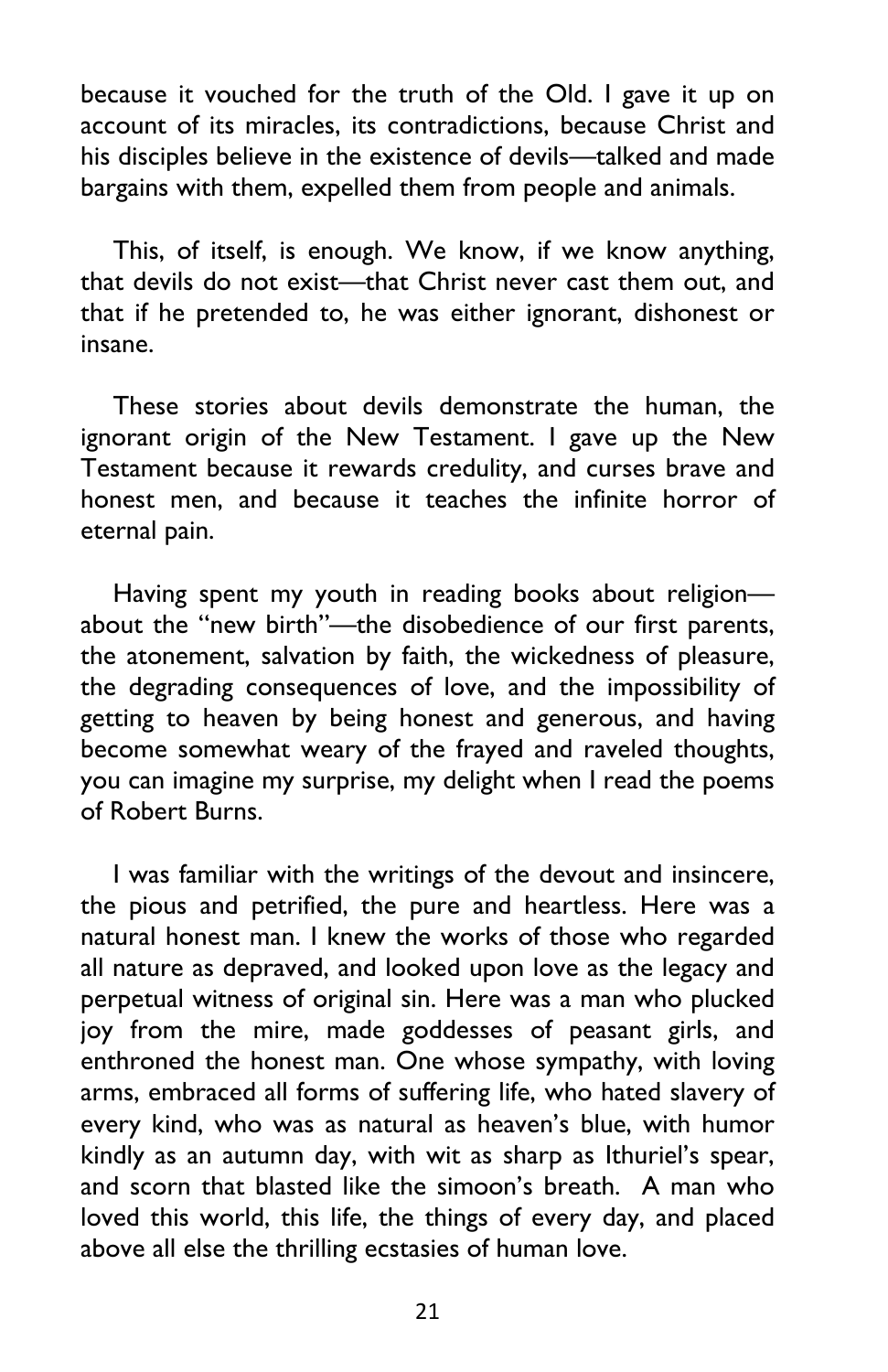I read and read again with rapture, tears and smiles, feeling that a great heart was throbbing in the lines.

The religious, the lugubrious, the artificial, the spiritual poets were forgotten or remained only as the fragments, the half remembered horrors of monstrous and distorted dreams.

I had found at last a natural man, one who despised his country's cruel creed, and was brave and sensible enough to say:

*"All religions are auld wives' fables, but an honest man has nothing to fear, either in this world or the world to come."*

One who had the genius to write Holy Willie's Prayer—a poem that crucified Calvinism and through its bloodless heart thrust the spear of common sense—a poem that made every orthodox creed the food of scorn—of inextinguishable laughter.

Burns had his faults, his frailties. He was intensely human. Still, I would rather appear at the "Judgment Seat" drunk, and be able to say that I was the author of "A man's a man for 'a that," than to be perfectly sober and admit that I had lived and died a Scotch Presbyterian.

I read Byron—read his Cain, in which, as in Paradise Lost, the Devil seems to be the better god—read his beautiful, sublime and bitter lines—read his prisoner of Chillon—his best—a poem that filled my heart with tenderness, with pity, and with an eternal hatred of tyranny.

I read Shelley's Queen Mab—a poem filled with beauty, courage, thought, sympathy, tears and scorn, in which a brave soul tears down the prison walls and floods the cells with light. I read his Skylark—a winged flame—passionate as blood tender as tears—pure as light.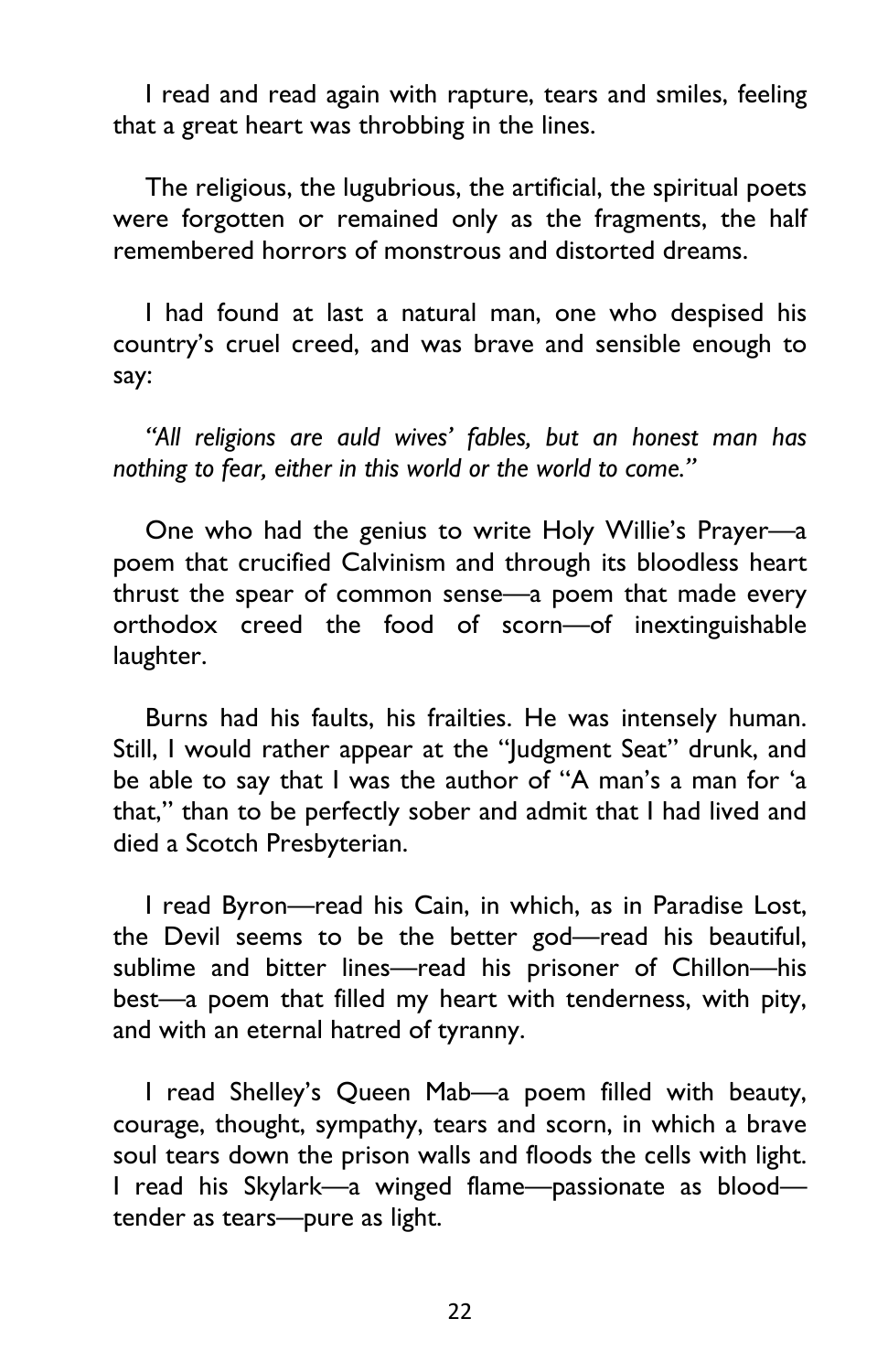I read Keats, "whose name was writ in water"—read St. Agnes Eve, a story told with such an artless art that this poor common world is changed to fairy land—the Grecian Urn, that fills the soul with ever eager love, with all the rapture of imagined song— the Nightingale—a melody in which there is the memory of morn— a melody that dies away in dusk and tears, paining the senses with its perfectness.

And then I read Shakespeare, the plays, the sonnets, the poems -- read all. I beheld a new heaven and a new earth; Shakespeare, who knew the brain and heart of man—the hopes and fears, the loves and hatreds, the vices and the virtues of the human race: whose imagination read the tearblurred records, the blood-stained pages of all the past, and saw falling athwart the outspread scroll the light of hope and love; Shakespeare, who sounded every depth— while on the loftiest peak there fell the shadow of his wings.

I compared the Plays with the "inspired" books—Romeo and Juliet with the Song of Solomon, Lear with Job, and the Sonnets with the Psalms, and I found that Jehovah did not understand the art of speech. I compared Shakespeare's women—his perfect women -- with the women of the Bible. I found that Jehovah was not a sculptor, not a painter—not an artist—that he lacked the power that changes clay to flesh the art, the plastic touch, that molds the perfect form—the breath that gives it free and joyous life—the genius that creates the faultless.

The sacred books of all the world are worthless dross and common stones compared with Shakespeare's glittering gold and gleaming gems.

Up to this time I had read nothing against our blessed religion except what I had found in Burns, Byron and Shelley. By some accident I read Volney, who shows that all religions are, and have been, established in the same way—that all had their Christs, their apostles, miracles and sacred books, and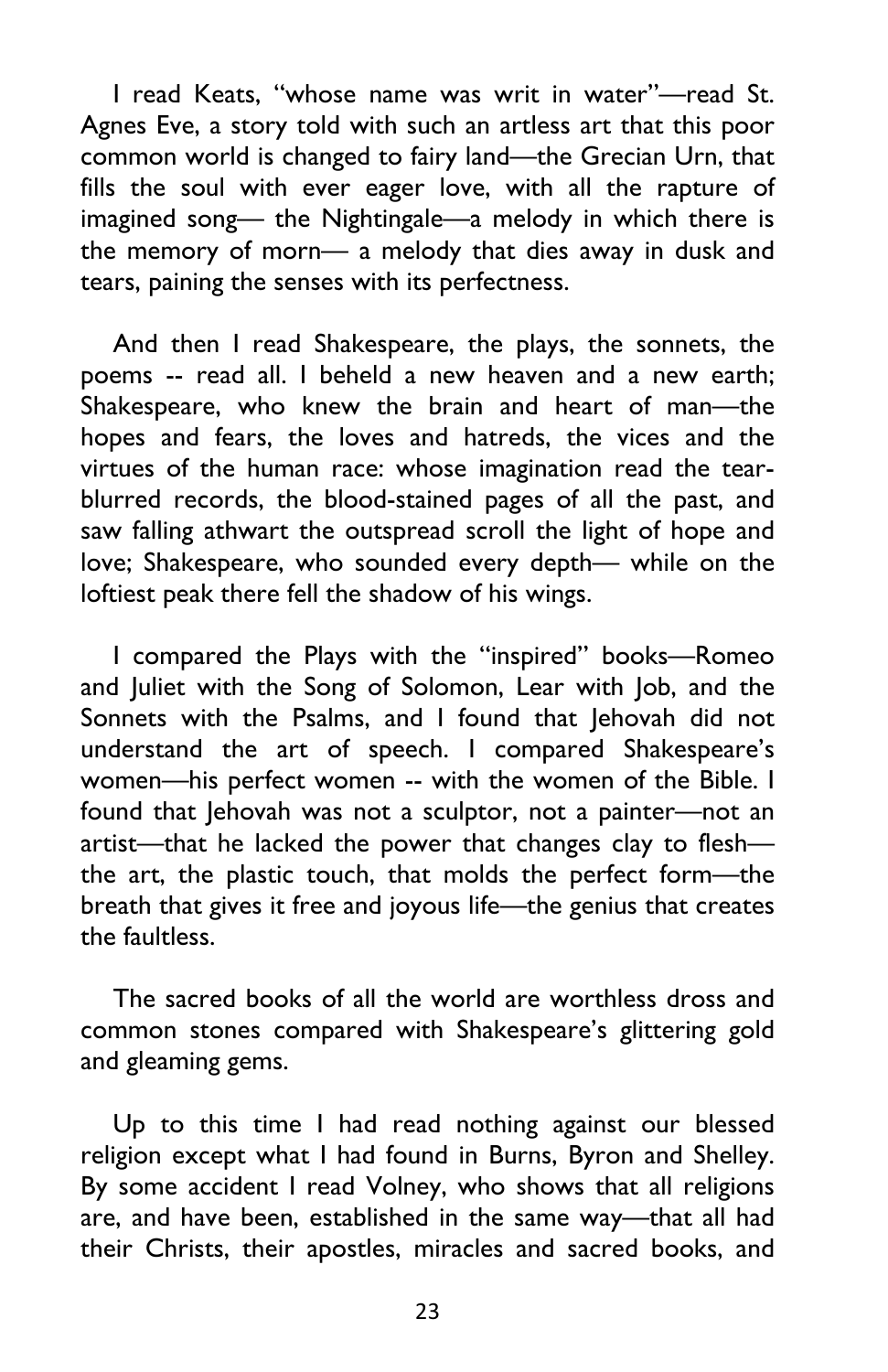then asked how it is possible to decide which is the true one. A question that is still waiting for an answer.

I read Gibbon, the greatest of historians, who marshaled his facts as skillfully as Caesar did his legions, and I learned that Christianity is only a name for Paganism—for the old religion, shorn of its beauty—that some absurdities had been exchanged for others—that some gods had been killed—a vast multitude of devils created, and that hell had been enlarged.

And then I read the Age of Reason, by Thomas Paine. Let me tell you something about this sublime and slandered man. He came to this country just before the Revolution. He brought a letter of introduction from Benjamin Franklin, at that time the greatest American.

In Philadelphia, Paine was employed to write for the Pennsylvania Magazine. We know that he wrote at least five articles. The first was against slavery, the second against duelling, the third on the treatment of prisoners—showing that the object should be to reform, not to punish and degrade the fourth on the rights of woman, and the fifth in favor of forming societies for the prevention of cruelty to children and animals.

From this you see that he suggested the great reforms of our century.

The truth is that he labored all his life for the good of his fellow-men, and did as much to found the Great Republic as any man who ever stood beneath our flag.

He gave his thoughts about religion—bout the blessed Scriptures, about the superstitions of his time. He was perfectly sincere and what he said was kind and fair.

The Age of Reason filled with hatred the hearts of those who loved their enemies, and the occupant of every orthodox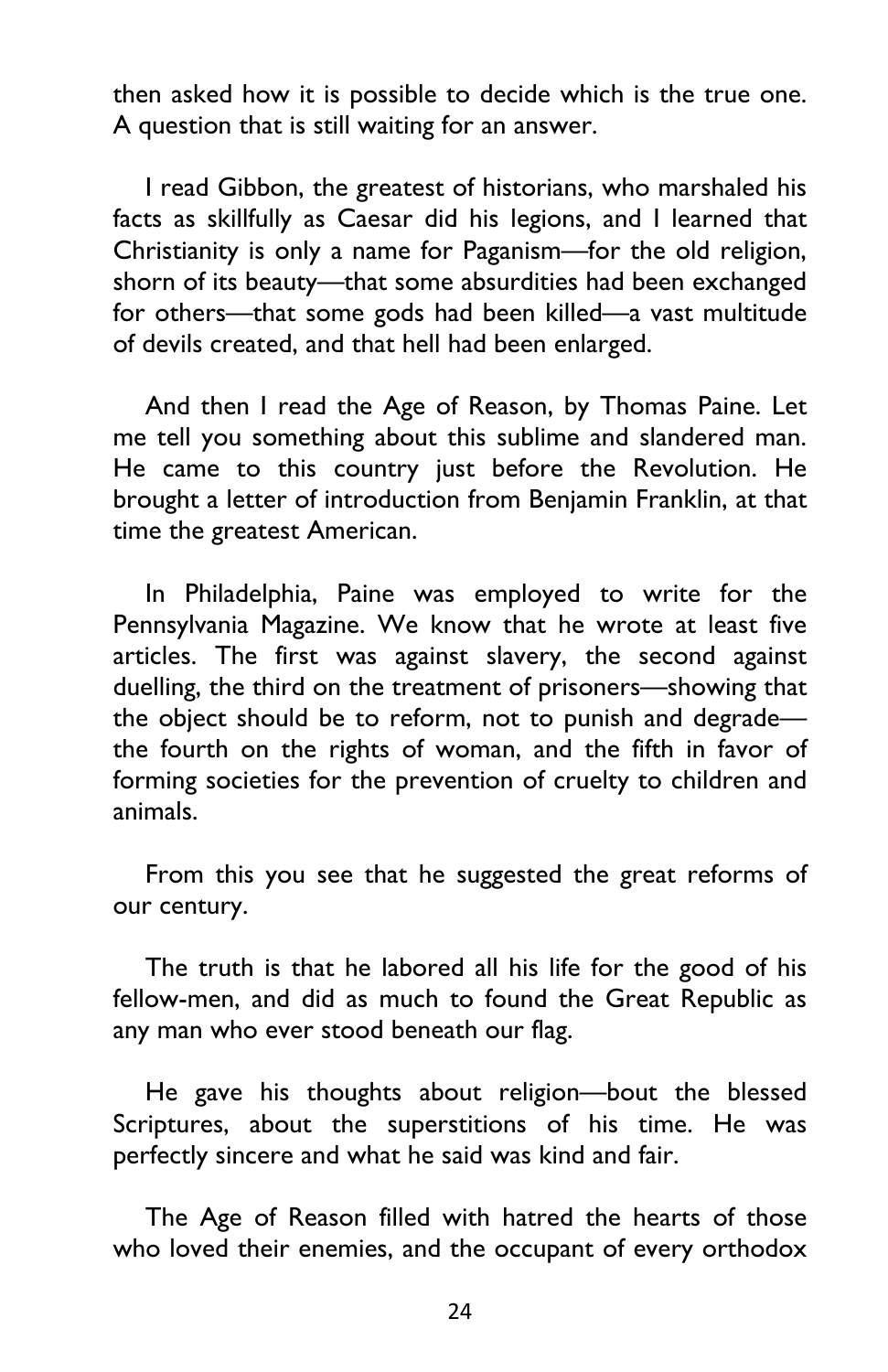pulpit became, and still is, a passionate malinger of Thomas Paine.

No one has answered—no one will answer, his argument against the dogma of inspiration—his objections to the Bible.

He did not rise above all the superstitions of his day. While he hated Jehovah, he praised the God of Nature, the creator and preserver of all. In this he was wrong, because, as Watson said in his Reply to Paine, the God of Nature is as heartless, as cruel as the God of the Bible.

But Paine was one of the pioneers—one of the Titans, one of the heroes, who gladly gave his life, his every thought and act, to free and civilize mankind.

I read Voltaire—Voltaire, the greatest man of his century, and who did more for liberty of thought and speech than any other being, human or "divine." Voltaire, who tore the mask from hypocrisy and found behind the painted smile the fangs of hate. Voltaire, who attacked the savagery of the law, the cruel decisions of venal courts, and rescued victims from the wheel and rack. Voltaire, who waged war against the tyranny of thrones, the greed and heartlessness of power. Voltaire, who filled the flesh of priests with the barbed and poisoned arrows of his wit and made the pious jugglers, who cursed him in public, laugh at themselves in private. Voltaire, who sided with the oppressed, rescued the unfortunate, championed the obscure and weak, civilized judges, repealed laws and abolished torture in his native land.

In every direction this tireless man fought the absurd, the miraculous, the supernatural, the idiotic, the unjust. He had no reverence for the ancient. He was not awed by pageantry and pomp, by crowned Crime or mitered Pretence. Beneath the crown he saw the criminal, under the miter, the hypocrite.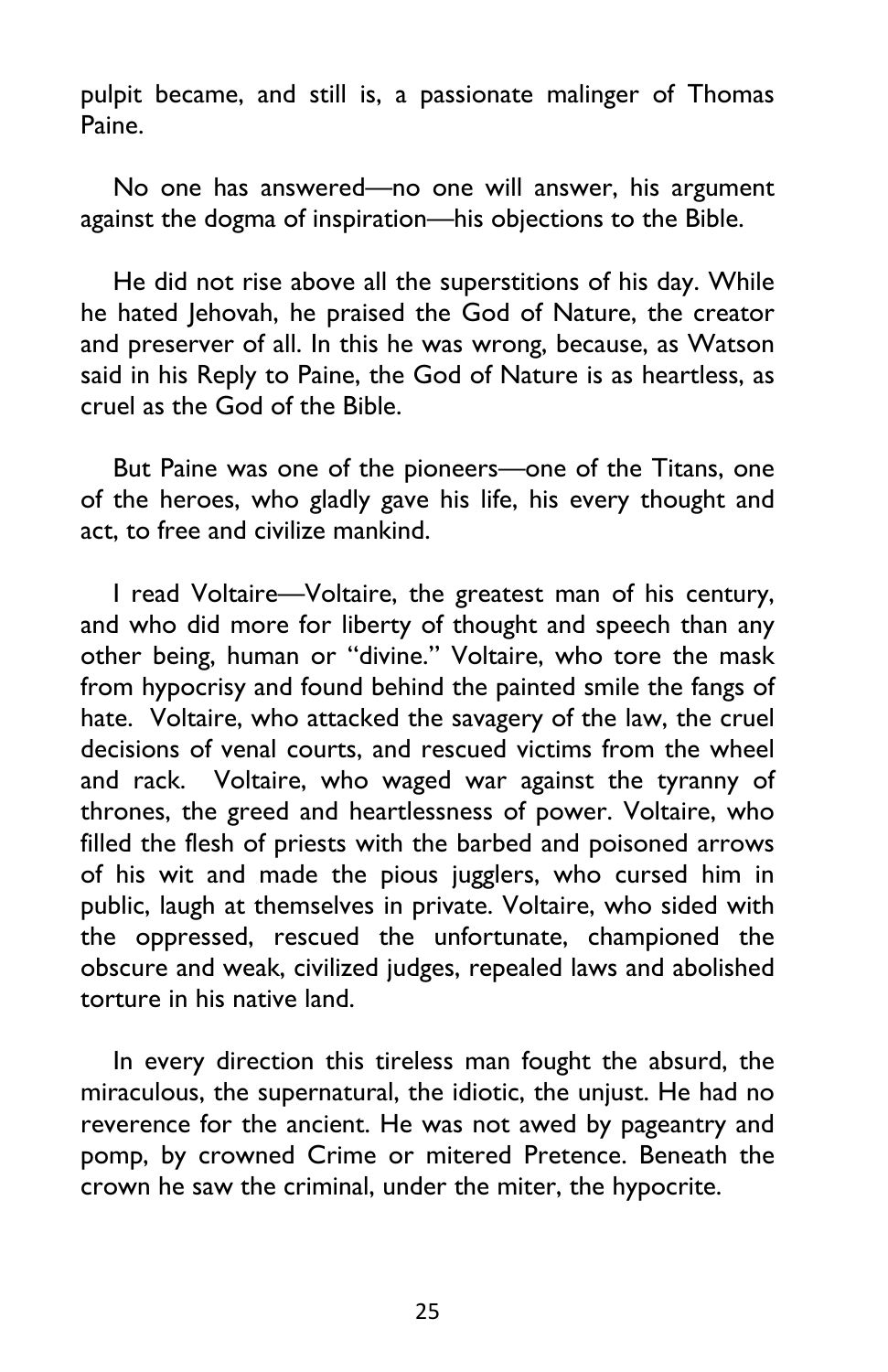To the bar of his conscience, his reason, he summoned the barbarism and the barbarians of his time. He pronounced judgment against them all, and that judgment has been affirmed by the intelligent world. Voltaire lighted a torch and gave to others the sacred flame. The light still shines and will as long as man loves liberty and seeks for truth.

I read Zeno, the man who said, centuries before our Christ was born, that man could not own his fellow-man.

"No matter whether you claim a slave by purchase or capture, the title is bad. They who claim to own their fellowmen, look down into the pit and forget the justice that should rule the world."

I became acquainted with Epicurus, who taught the religion of usefulness, of temperance, of courage and wisdom, and who said: "Why should I fear death? If I am, death is not. If death is. I am not. Why should I fear that which cannot exist when I do?"

I read about Socrates, who when on trial for his life, said, among other things, to his judges, these wondrous words: "I have not sought during my life to amass wealth and to adorn my body, but I have sought to adorn my soul with the jewels of wisdom, patience, and above all with a love of liberty."

So, I read about Diogenes, the philosopher who hated the superfluous—the enemy of waste and greed, and who one day entered the temple, reverently approached the altar, crushed a louse between the nails of his thumbs, and solemnly said: "The sacrifice of Diogenes to all the gods." This parodied the worship of the world—satirized all creeds, and in one act put the essence of religion.

Diogenes must have know of this "inspired" passage— "Without the shedding of blood there is no remission of sins."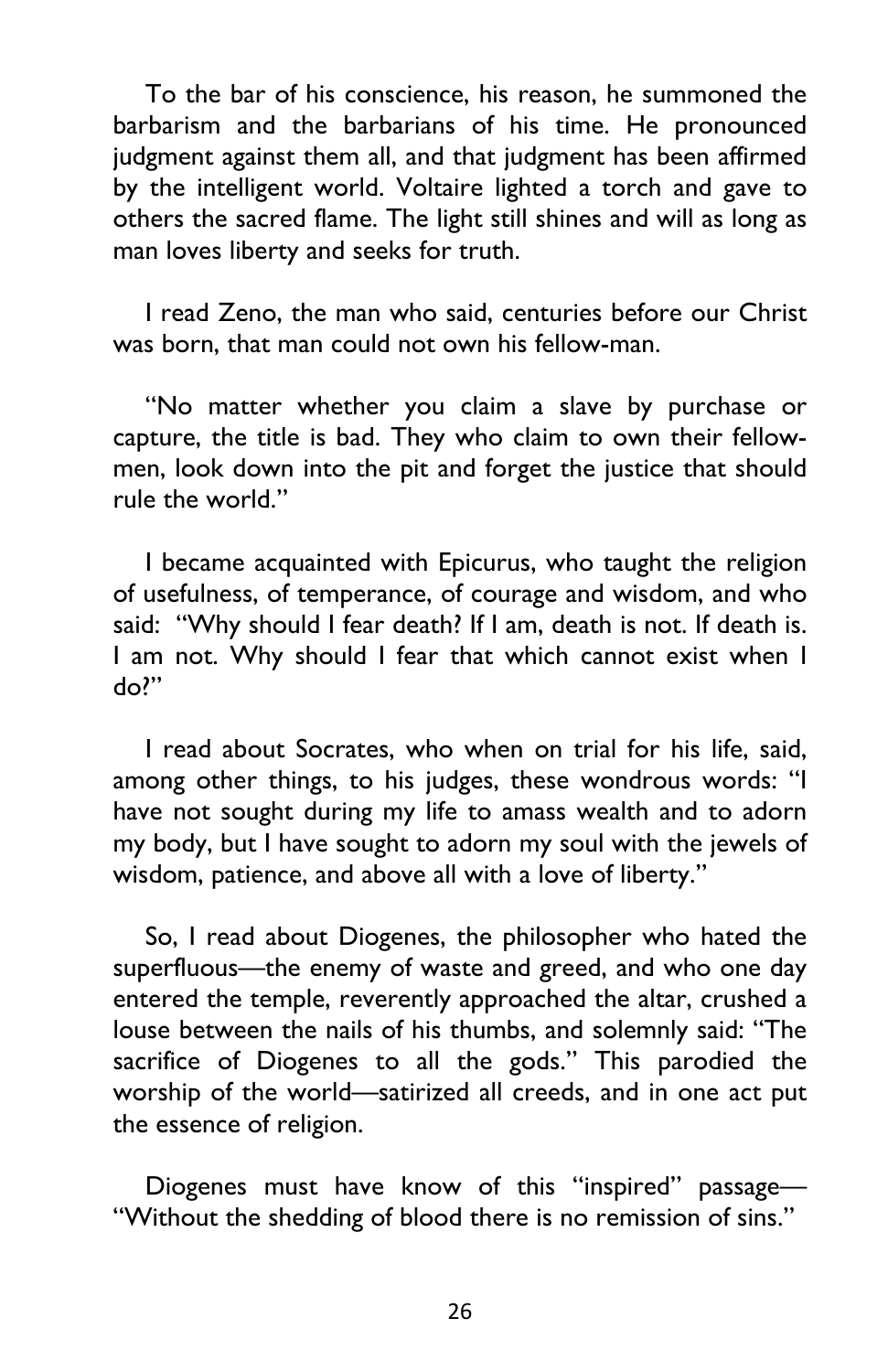I compared Zeno, Epicures and Socrates, three heathen wretches who had never heard of the Old Testament or the Ten Commandments, with Abraham, Isaac and Jacob, three favorites of Jehovah, and I was depraved enough to think that the Pagans were superior to the Patriarchs—and to Jehovah himself.

My attention was turned to other religions, to the sacred books, the creeds and ceremonies of other lands—of India, Egypt, Assyria, Persia, of the dead and dying nations.

I concluded that all religions had the same foundation—a belief in the supernatural—a power above nature that man could influence by worship—by sacrifice and prayer.

I found that all religions rested on a mistaken conception of nature—that the religion of a people was the science of that people, that is to say, their explanation of the world—of life and death—of origin and destiny.

I concluded that all religions had substantially the same origin, and that in fact there has never been but one religion in the world. The twigs and leaves may differ, but the trunk is the same.

The poor African that pours out his heart to deity of stone is on an exact religious level with the robed priest who supplicates his God. The same mistake, the same superstition, bends the knees and shuts the eyes of both. Both ask for supernatural aid, and neither has the slightest thought of the absolute uniformity of nature.

It seems probable to me that the first organized ceremonial religion was the worship of the sun. The sun was the "Sky Father," the "All Seeing," the source of life—the fireside of the world. The sun was regarded as a god who fought the darkness, the power of evil, the enemy of man.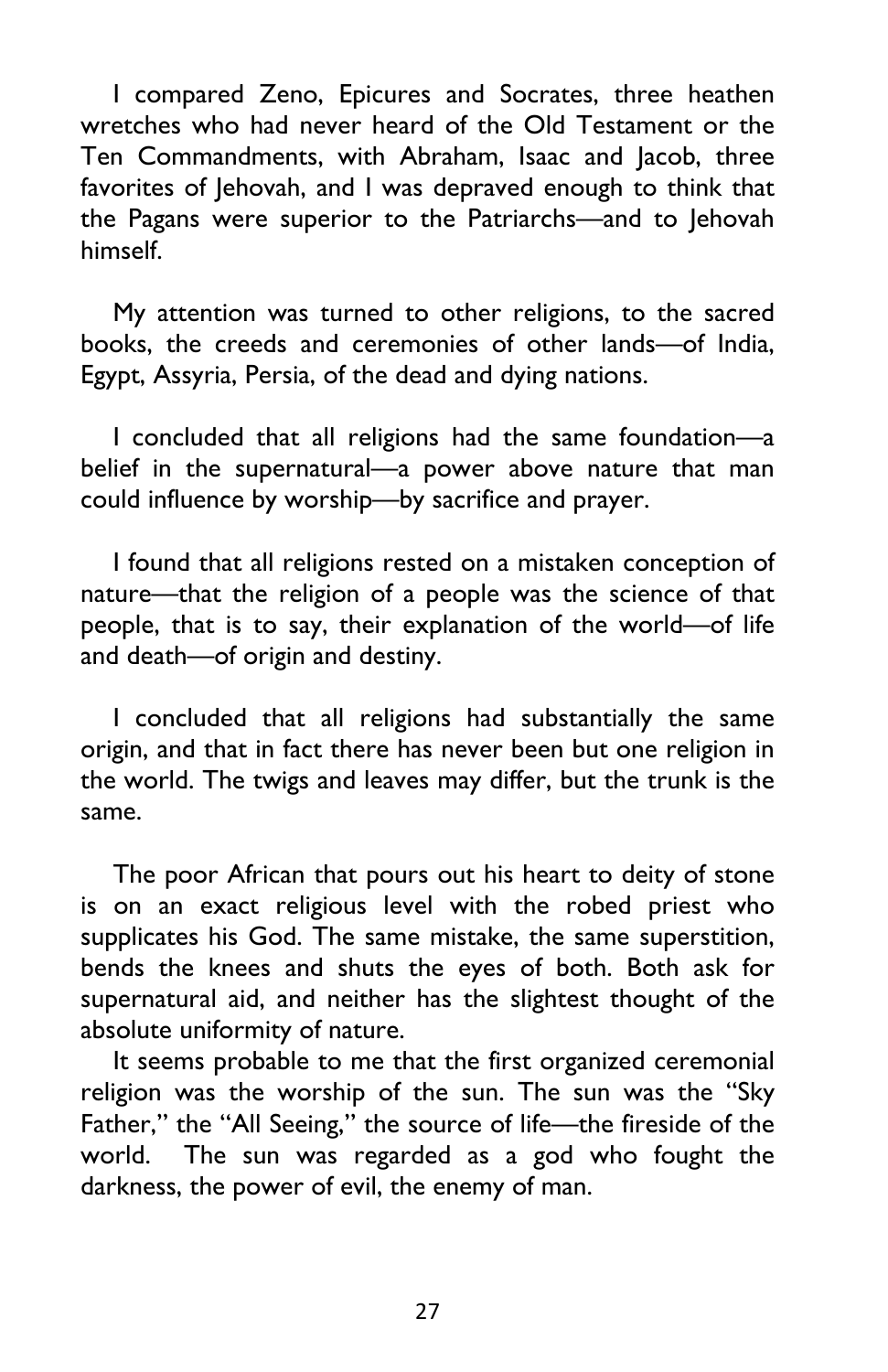There have been many sun-gods, and they seem to have been the chief deities in the ancient religions. They have been worshiped in many lands, by many nations that have passed to death and dust.

Apollo was a sun-god and he fought and conquered the serpent of night. Baldur was a sun-god. He was in love with the Dawn—a maiden. Chrishna was a sun-god. At his birth the Ganges was thrilled from its source to the sea, and all the trees, the dead as well as the living, burst into leaf and bud and flower. Hercules was a sun-god and so was Samson, whose strength was in his hair— that is to say, in his beams. He was shorn of his strength by Delilah, the shadow—the darkness. Osiris, Bacchus, and Mithra, Hermes, Buddha, and Quetzalcoatl, Prometheus, Zoroaster, and Perseus, Cadom, Lao-tsze, Fo-hi, Horus and Rameses, were all sun-gods.

All of these gods had gods for fathers and their mothers were virgins. The births of nearly all were announced by stars, celebrated by celestial music, and voices declared that a blessing had come to the poor world. All of these gods were born in humble places—in caves, under trees, in common inns, and tyrants sought to kill them all when they were babes. All of these sun-gods were born at the winter solstice—on Christmas. Nearly all were worshiped by "wise men." All of them fasted for forty days—all of them taught in parables—all of them wrought miracles—all met with a violent death, and all rose from the dead.

The history of these gods is the exact history of our Christ.

This is not a coincidence—an accident. Christ was a sungod. Christ was a new name for an old biography—a survival the last of the sun-gods. Christ was not a man, but a myth not a life, but a legend.

I found that we had not only borrowed our Christ—but that all our sacraments, symbols and ceremonies were legacies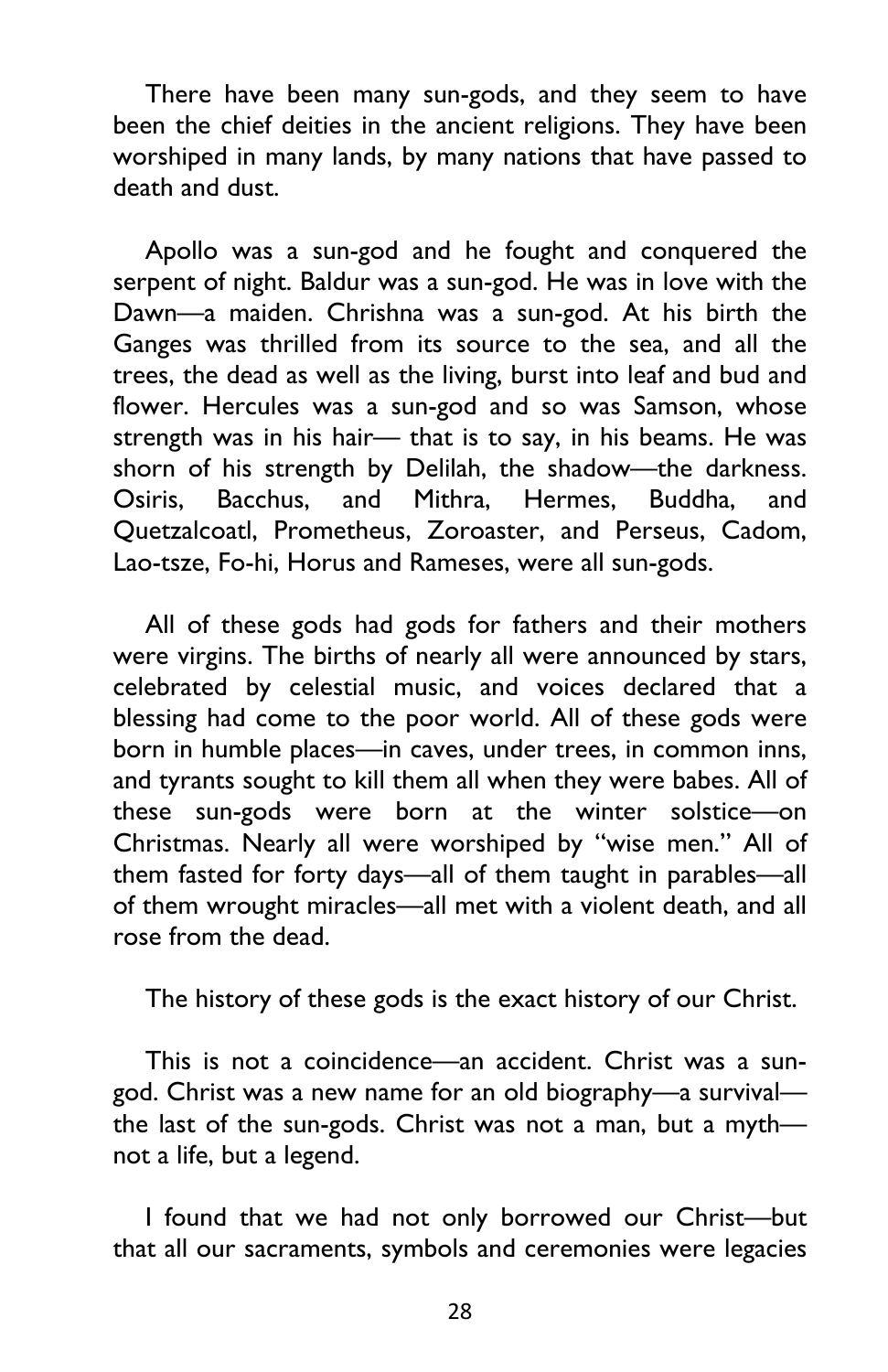that we received from the buried past. There is nothing original in Christianity.

The cross was a symbol thousands of years before our era. It was a symbol of life, of immortality—of the god Agni, and it was chiseled upon tombs many ages before a line of our Bible was written.

Baptism is far older than Christianity—than Judaism. The Hindus, Egyptians, Greeks and Romans had Holy Water long before a Catholic lived. The eucharist was borrowed from the Pagans. Ceres was the goddess of the fields—Bacchus of the vine. At the harvest festival they made cakes of wheat and said: "This is the flesh of the goddess." They drank wine and cried: "This is the blood of our god."

The Egyptians had a Trinity. They worshiped Osiris, Isis and Horus, thousands of years before the Father, Son, and Holy Ghost were known.

The Tree of Life grew in India, in China, and among the Aztecs, long before the Garden of Eden was planted.

Long before our Bible was known, other nations had their sacred books.

The dogmas of the Fall of Man, the Atonement and Salvation by Faith, are far older than our religion.

In our blessed gospel, -- in our "divine scheme,"—there is nothing new—nothing original. All old—all borrowed, pieced and patched.

Then I concluded that all religions had been naturally produced, and that all were variation, modifications of one, - then I felt that I knew that all were the work of man.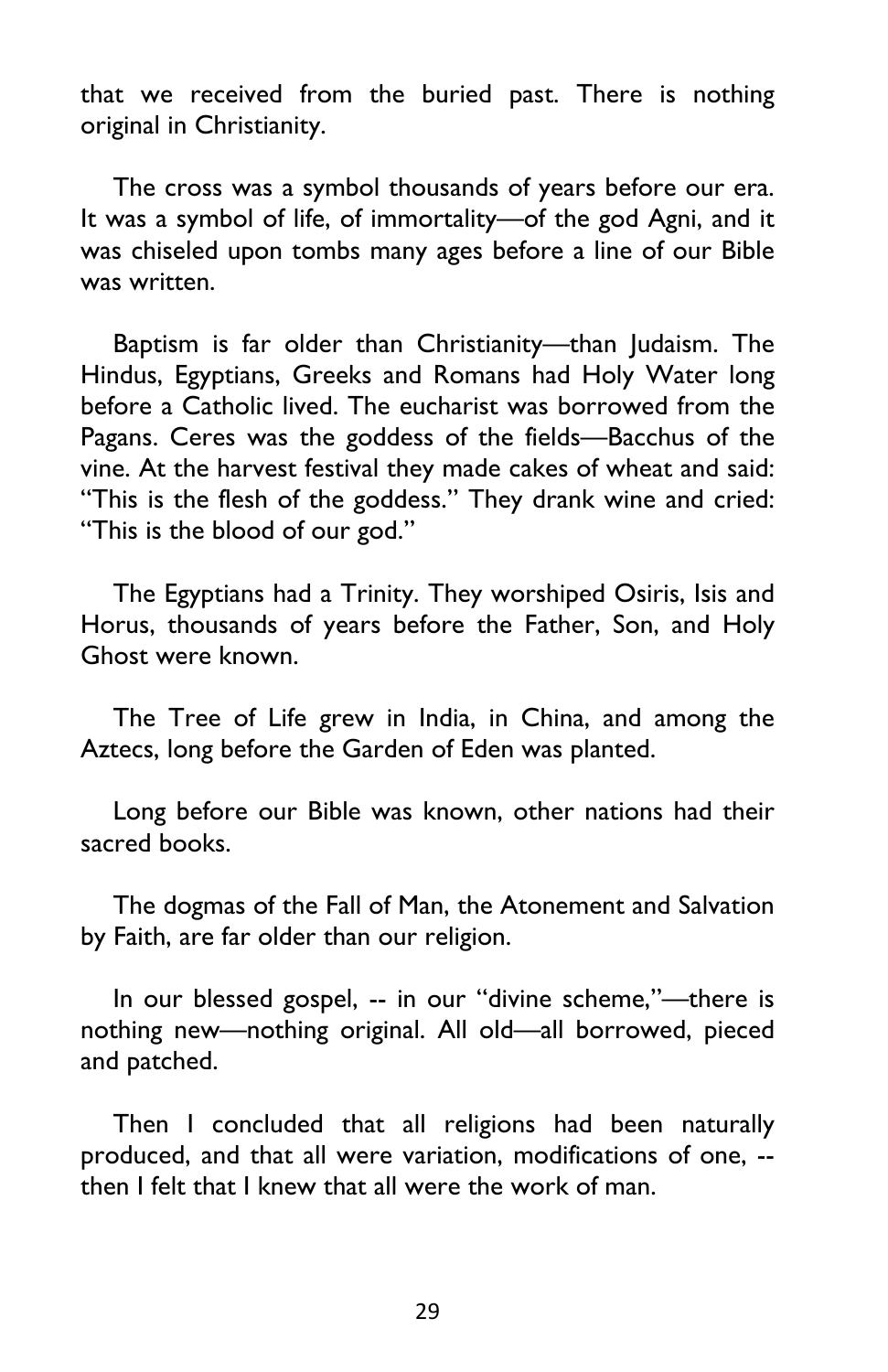The theologians had always insisted that their God was the creator of all living things—that the forms, parts, functions, colors and varieties of animals were the expressions of his fancy, taste and wisdom—that he made them all precisely as they are to-day—that he invented fins and legs and wings—that he furnished them with the weapons of attack, the shields of defence -- that he formed them with reference to food and climate, taking into consideration all facts affecting life.

They insisted that man was a special creation, not related in any way to the animals below him. They also asserted that all the forms of vegetation, from mosses to forests, were just the same to-day as the moment they were made.

Men of genius, who were for the most part free from religious prejudice, were examining these things—were looking for facts. They were examining the fossils of animals and plants—studying the forms of animals—their bones and muscles—the effect of climate and food—the strange modifications through which they had passed.

Humboldt had published his lectures—filled with great thoughts—with splendid generalizations—with suggestions that stimulated the spirit of investigation, and with conclusions that satisfied the mind. He demonstrated the uniformity of Nature—the kinship of all that lives and grows—that breathes and thinks.

Darwin, with his Origin of Species, his theories about Natural Selection, the Survival of the Fittest, and the influence of environment, shed a flood of light upon the great problems of plant and animal life.

These things had been guessed, prophesied, asserted, hinted by many others, but Darwin, with infinite patience, with perfect care and candor, found the facts, fulfilled the prophecies, and demonstrated the truth of the guesses, hints and assertions. He was, in my judgment, the keenest observer, the best judge of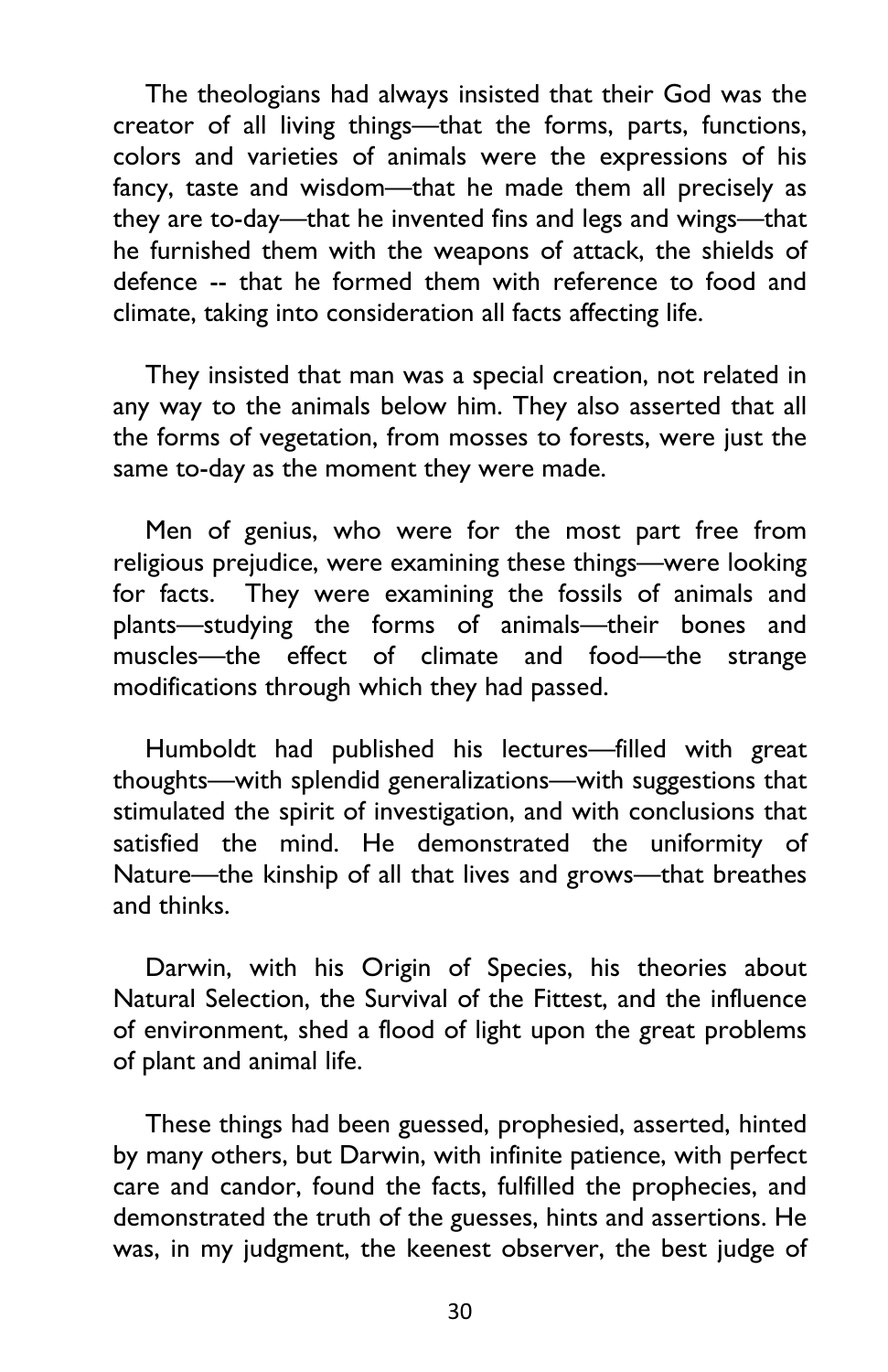the meaning and value of a fact, the greatest Naturalist the world has produced.

The theological view began to look small and mean.

Spencer gave his theory of evolution and sustained it by countless facts. He stood at a great height, and with the eyes of a philosopher, a profound thinker, surveyed the world. He has influenced the thought of the wisest.

Theology looked more absurd than ever.

Huxley entered the lists for Darwin. No man ever had a sharper sword—a better shield. He challenged the world. The great theologians and the small scientists—those who had more courage than sense, accepted the challenge. Their poor bodies were carried away by their friends.

Huxley had intelligence, industry, genius, and the courage to express his thought. He was absolutely loyal to what he thought was truth. Without prejudice and without fear, he followed the footsteps of life from the lowest to the highest forms.

Theology looked smaller still.

Haeckel began at the simplest cell, went from change to change from form to form—followed the line of development, the path of life, until he reached the human race. It was all natural. There had been no interference from without.

I read the works of these great men—of many others—and became convinced that they were right, and that all the theologians -- all the believers in "special creation" were absolutely wrong.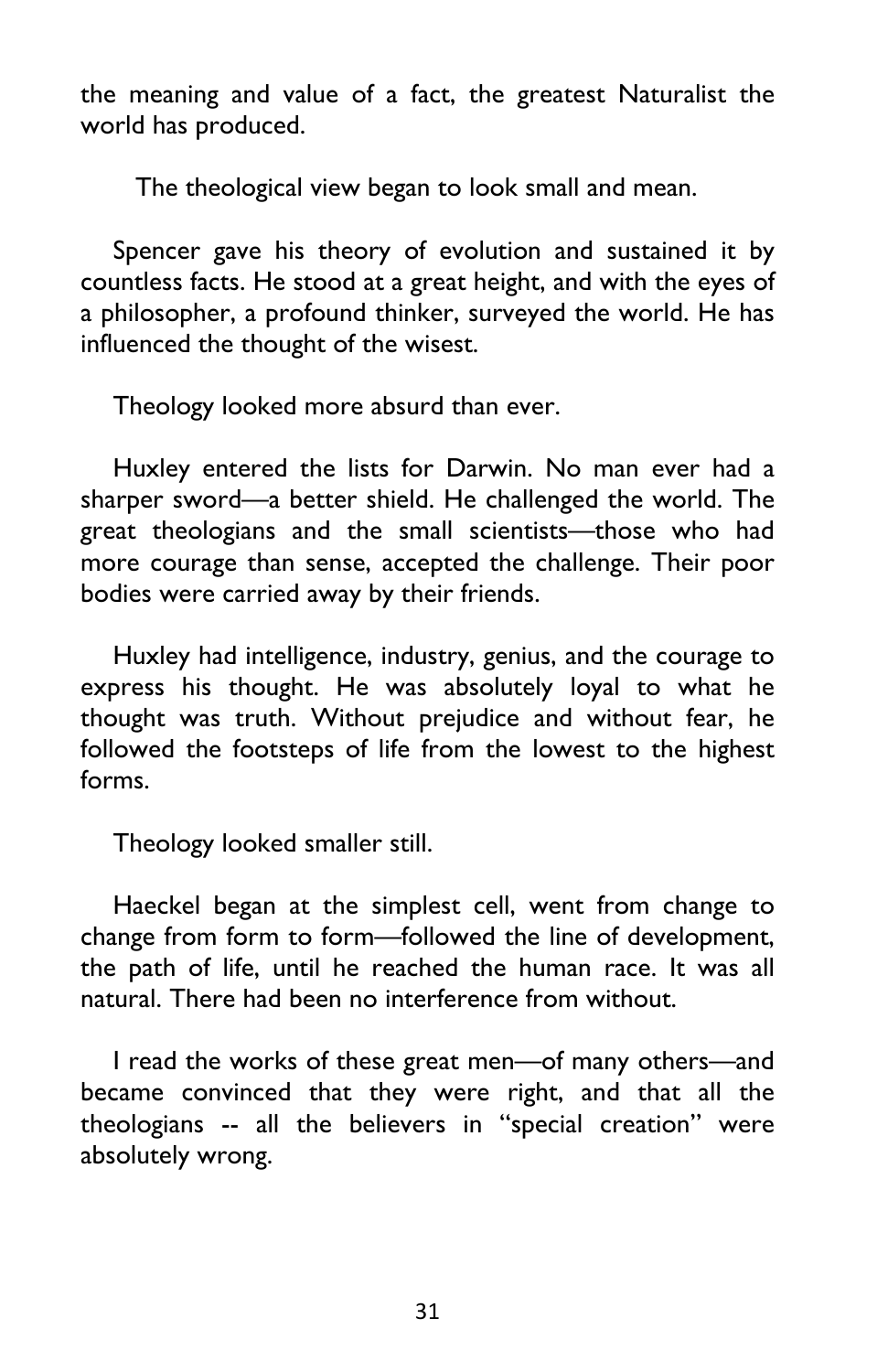The Garden of Eden faded away, Adam and Eve fell back to dust, the snake crawled into the grass, and Jehovah became a miserable myth.

I took another step. What is matter—substance? Can it be destroyed—annihilated? Is it possible to conceive of the destruction of the smallest atom of substance? It can be ground to powder—changed from a solid to a liquid—from a liquid to a gas—but it all remains. Nothing is lost—nothing destroyed.

Let an infinite God, if there be one, attack a grain of sand - attack it with infinite power. It cannot be destroyed. It cannot surrender. It defies all force. Substance cannot be destroyed.

*Then I took another step.*

*If matter cannot be destroyed, cannot be annihilated, it could not have been created.*

*The indestructible must be uncreateable.*

And then I asked myself: What is force? We cannot conceive of the creation of force, or of its destruction. Force may be changed from one form to another—from motion to heat—but it cannot be destroyed—annihilated.

*If force cannot be destroyed it could not have been created.*

*It is eternal.*

Another thing—matter cannot exist apart from force. Force cannot exist apart from matter. Matter could not have existed before force. Force could not have existed before matter. Matter and force can only be conceived of together. This has been shown by several scientists, but most clearly, most forcibly by Buchner.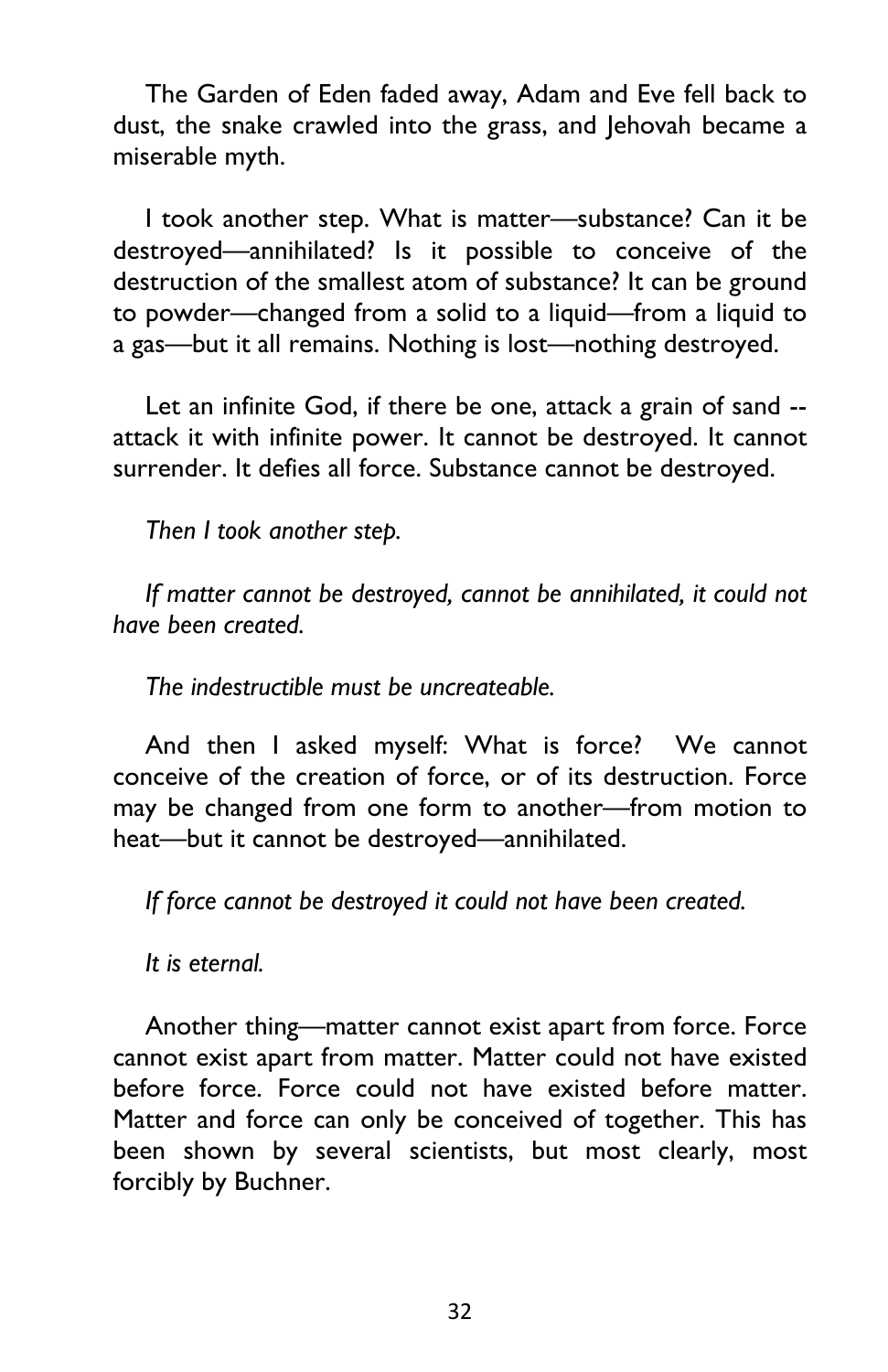Thought is a form of force, consequently it could not have caused or created matter. Intelligence is a form of force and could not have existed without or apart from matter. Without substance there could have been no mind, no will, no force in any form, and there could have been no substance without force.

Matter and force were not created. They have existed from eternity. They cannot be destroyed.

There was, there is, no creator. Then came the question; Is there a God? Is there a being of infinite intelligence, power and goodness, who governs the world?

There can he goodness without much intelligence—but it seems to me that perfect intelligence and perfect goodness must go together.

In nature I see, or seem to see, good and evil—intelligence and ignorance—goodness and cruelty—care and carelessness— economy and waste. I see means that do not accomplish the ends— designs that seem to fail.

To me it seems infinitely cruel for life to feed on life—to create animals that devour others.

The teeth and beaks, the claws and fangs, that tear and rend, fill me with horror. What can be more frightful than a world at war? Every leaf a battle-field—every flower a Golgotha—in every drop of water pursuit, capture and death. Under every piece of bark, life lying in wait for life. On every blade of grass, something that kills, -- something that suffers. Everywhere the strong living on the weak—the superior on the inferior. Everywhere the weak, the insignificant, living on the strong—the inferior on the superior—the highest food for the lowest—man sacrificed for the sake of microbes.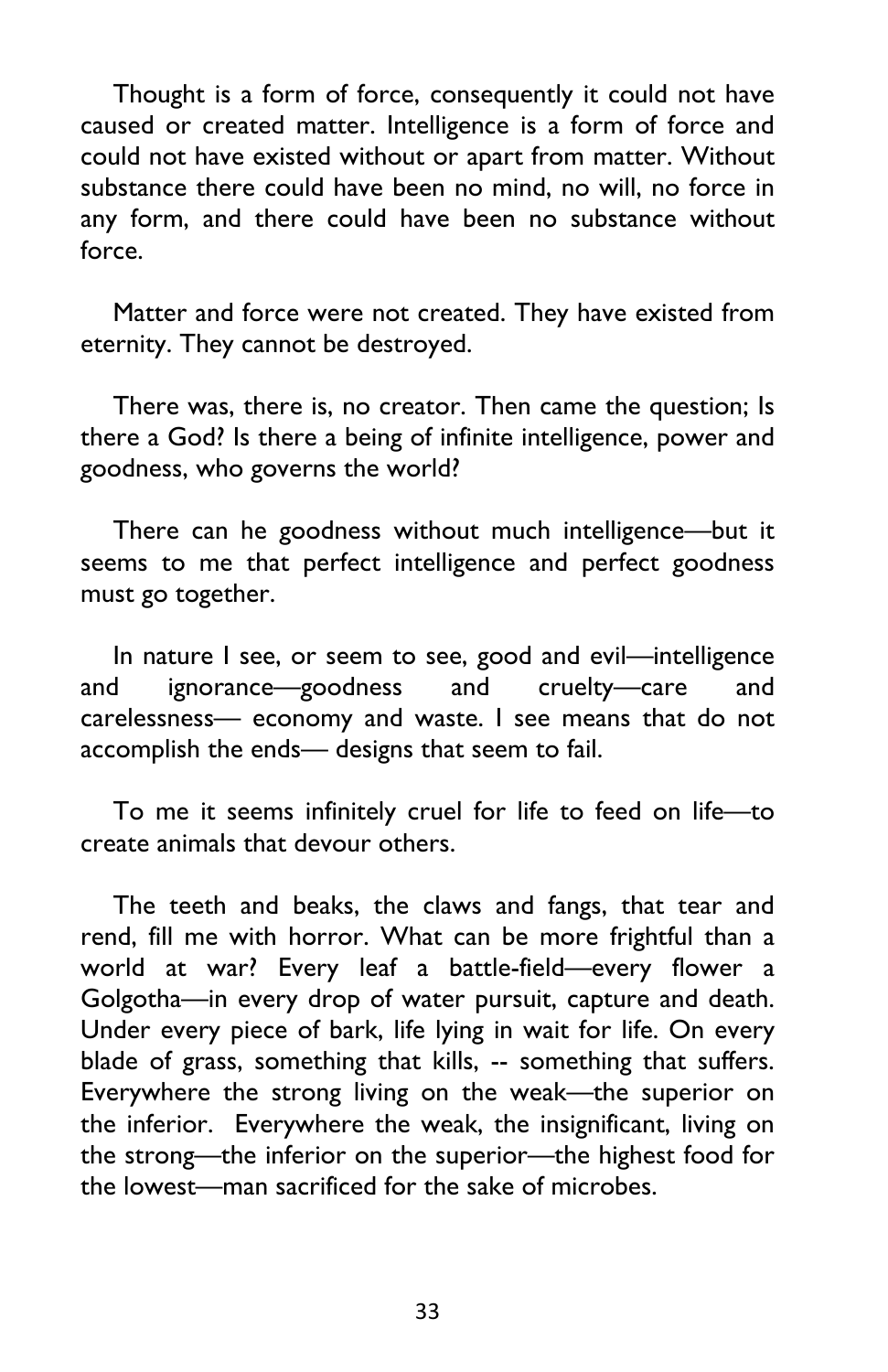Murder universal. Everywhere pain, disease and death death that does not wait for bent forms and gray hairs, but clutches babes and happy youths. Death that takes the mother from her helpless, dimpled child—death that fills the world with grief and tears.

How can the orthodox Christian explain these things?

I know that life is good. I remember the sunshine and rain.

Then I think of the earthquake and flood. I do not forget health and harvest, home and love—but what of pestilence and famine? I cannot harmonize all these contradictions—these blessings and agonies—with the existence of an infinitely good, wise and powerful God.

The theologian says that what we call evil is for our benefit - - that we are placed in this world of sin and sorrow to develop character. If this is true I ask why the infant dies? Millions and millions draw a few breaths and fade away in the arms of their mothers. They are not allowed to develop character.

 The theologian says that serpents were given fangs to protect themselves from their enemies. Why did the God who made them, make enemies? Why is it that many species of serpents have no fangs?

The theologian says that God armored the hippopotamus, covered his body, except the under part, with scales and plates, that other animals could not pierce with tooth or tusk. But the same God made the rhinoceros and supplied him with a horn on his nose, with which he disembowels the hippopotamus.

The same God made the eagle, the vulture, the hawk, and their helpless prey.

On every hand there seems to be design to defeat design.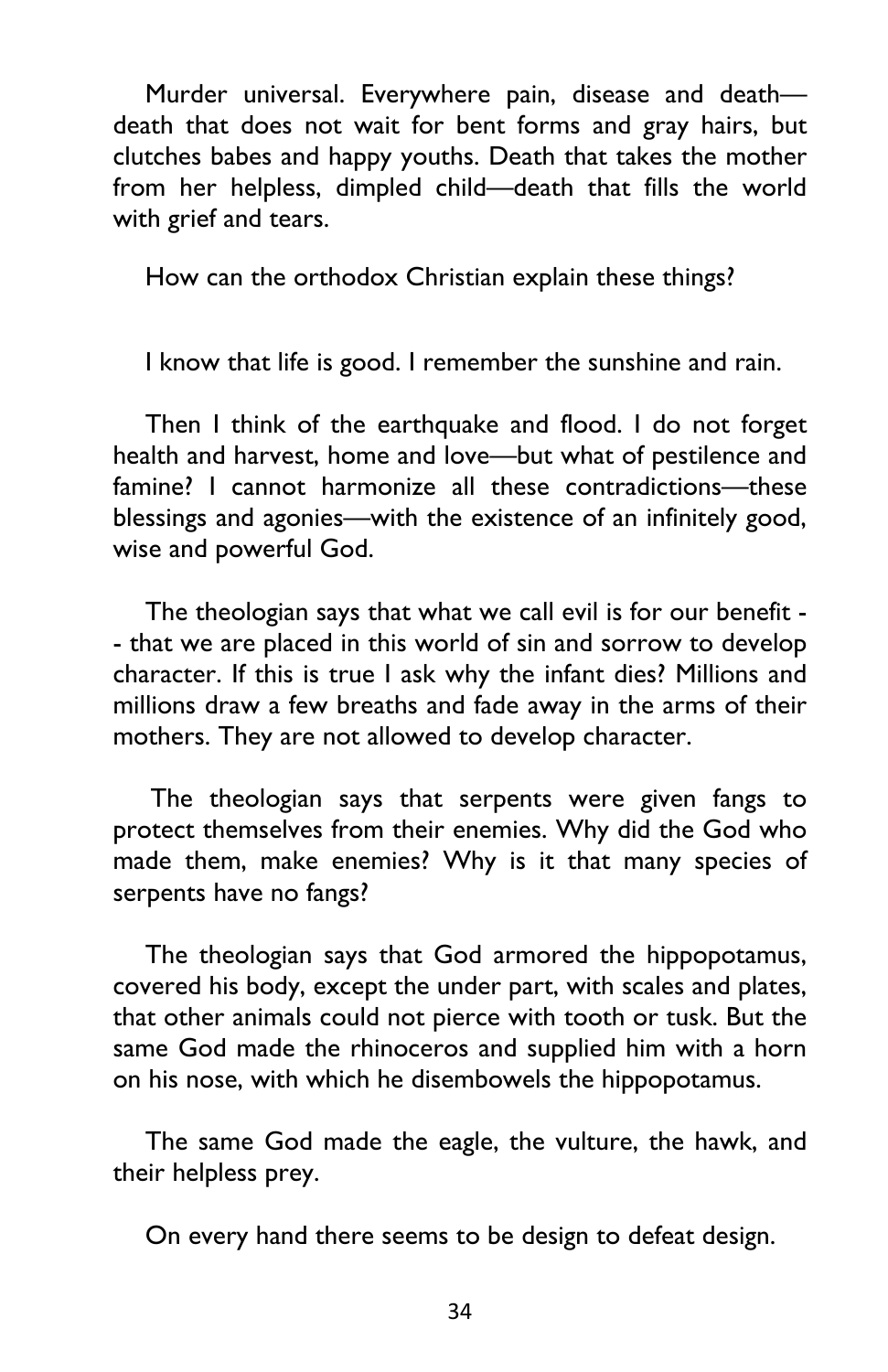If God created man—if he is the father of us all, why did he make the criminals, the insane, the deformed and idiotic?

Should the inferior man thank God? Should the mother, who clasps to her breast an idiot child, thank God? Should the slave thank God?

The theologian says that God governs the wind, the rain, the lightning. How then can we account for the cyclone, the flood, the drought, the glittering bolt that kills?

Suppose we had a man in this country who could control the wind, the rain and lightning, and suppose we elected him to govern these things, and suppose that he allowed whole States to dry and wither, and at the same time wasted the rain in the sea. Suppose that he allowed the winds to destroy cities and to crush to shapelessness thousands of men and women, and allowed the lightnings to strike the life out of mothers and babes. What would we say? What would we think of such a savage?

And yet, according to the theologians, this is exactly the course pursued by God.

What do we think of a man, who will not, when he has the power, protect his friends? Yet the Christian's God allowed his enemies to torture and burn his friends, his worshipers.

Who has ingenuity enough to explain this?

What good man, having the power to prevent it, would allow the innocent to be imprisoned, chained in dungeons, and sigh against the dripping walls their weary lives away?

If God governs the world, why is innocence not a perfect shield? Why does injustice triumph?

Who can answer these questions?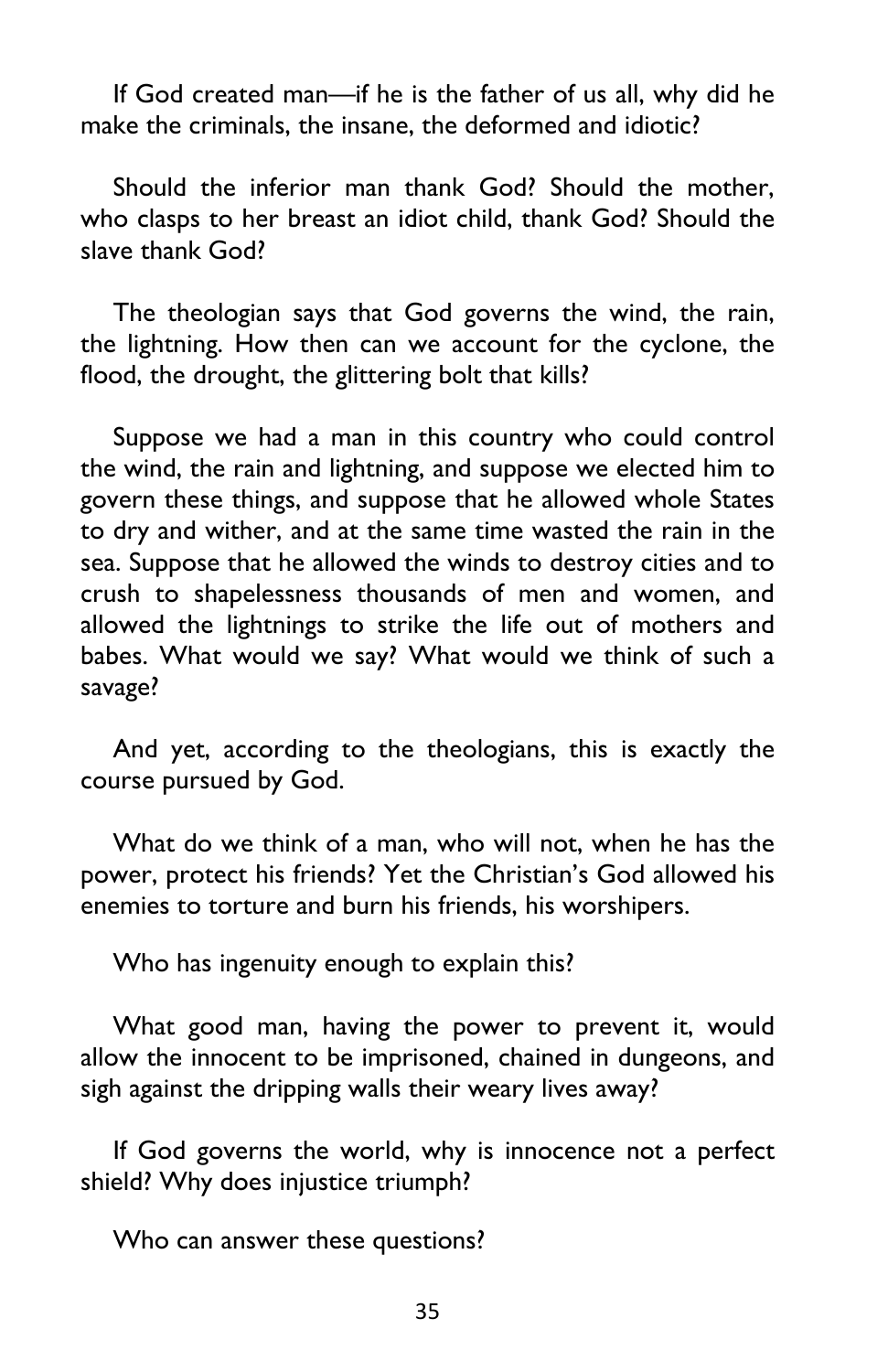In answer, the intelligent, honest man must say: I do not know.

This God must be, if he exists, a person—a conscious being.

Who can imagine an infinite personality? This God must have force, and we cannot conceive of force apart from matter. This God must be material. He must have the means by which he changes force to what we call thought. When he thinks he uses force, force that must be replaced. Yet we are told that he is infinitely wise. If he is, he does not think. Thought is a ladder—a process by which we reach a conclusion. He who knows all conclusions cannot think. He cannot hope or fear. When knowledge is perfect there can be no passion, no emotion. If God is infinite he does not want. He has all. He who does not want does not act. The infinite must dwell in eternal calm.

It is as impossible to conceive of such a being as to imagine a square triangle, or to think of a circle without a diameter.

Yet we are told that it is our duty to love this God. Can we love the unknown, the inconceivable? Can it be our duty to love anybody? It is our duty to act justly, honestly, but it cannot be our duty to love. We cannot be under obligation to admire a painting—to be charmed with a poem—or thrilled with music. Admiration cannot be controlled. Taste and love are not the servants of the will. Love is, and must be free. It rises from the heart like perfume from a flower.

For thousands of ages men and women have been trying to love the gods—trying to soften their hearts—trying to get their aid.

I see them all. The panorama passes before me. I see them with outstretched hands—with reverently closed eyes worshiping the sun. I see them bowing, in their fear and need, to meteoric stones -- imploring serpents, beasts and sacred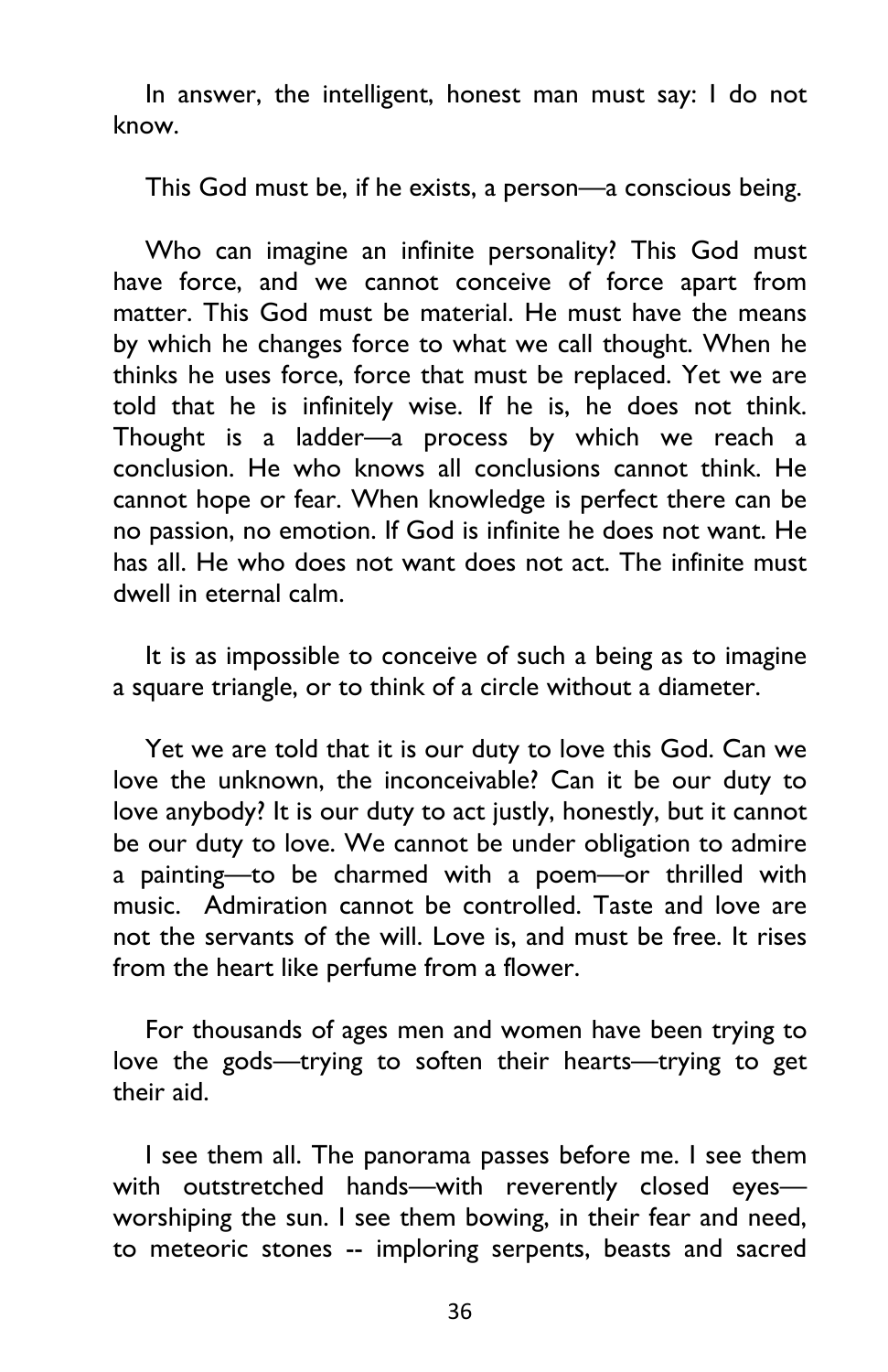trees—praying to idols wrought of wood and stone. I see them building altars to the unseen powers, staining them with blood of child and beast. I see the countless priests and hear their solemn chants. I see the dying victims, the smoking altars, the swinging censers, and the rising clouds. I see the half-god men—the mournful Christs, in many lands. I see the common things of life change to miracles as they speed from mouth to mouth. I see the insane prophets reading the secret book of fate by signs and dreams. I see them all—the Assyrians chanting the praises of Asshur and Ishtar—the Hindus worshiping Brahma, Vishnu and Draupadi, the whitearmed—the Chaldeans sacrificing to Bel and Hea—the Egyptians bowing to Ptah and Fta, Osiris and Isis—the Medes placating the storm, worshiping the fire—the Babylonians supplicating Bel and Murodach—I see them all by the Euphrates, the Tigris, the Ganges and the Nile. I see the Greeks building temples for Zeus, Neptune and Venus. I see the Romans kneeling to a hundred gods. I see others spurning idols and pouring out their hopes and fears to a vague image in the mind. I see the multitudes, with open mouths, receive as truths the myths and fables of the vanished years. I see them give their toil, their wealth to robe the priests, to build the vaulted roofs, the spacious aisles, the glittering domes. I see them clad in rags, huddled in dens and huts, devouring crusts and scraps, that they may give the more to ghosts and gods. I see them make their cruel creeds and fill the world with hatred, war, and death. I see them with their faces in the dust in the dark days of plague and sudden death, when cheeks are wan and lips are white for lack of bread. I hear their prayers, their sighs, their sobs. I see them kiss the unconscious lips as their hot tears fall on the pallid faces of the dead. I see the nations as they fade and fail. I see them captured and enslaved. I see their altars mingle with the common earth, their temples crumble slowly back to dust. I see their gods grow old and weak, infirm and faint. I see them fall from vague and misty thrones, helpless and dead. The worshipers receive no help. Injustice triumphs. Toilers are paid with the lash, -- babes are sold, -- the innocent stand on scaffolds, and the heroic perish in flames. I see the earthquakes devour, the volcanoes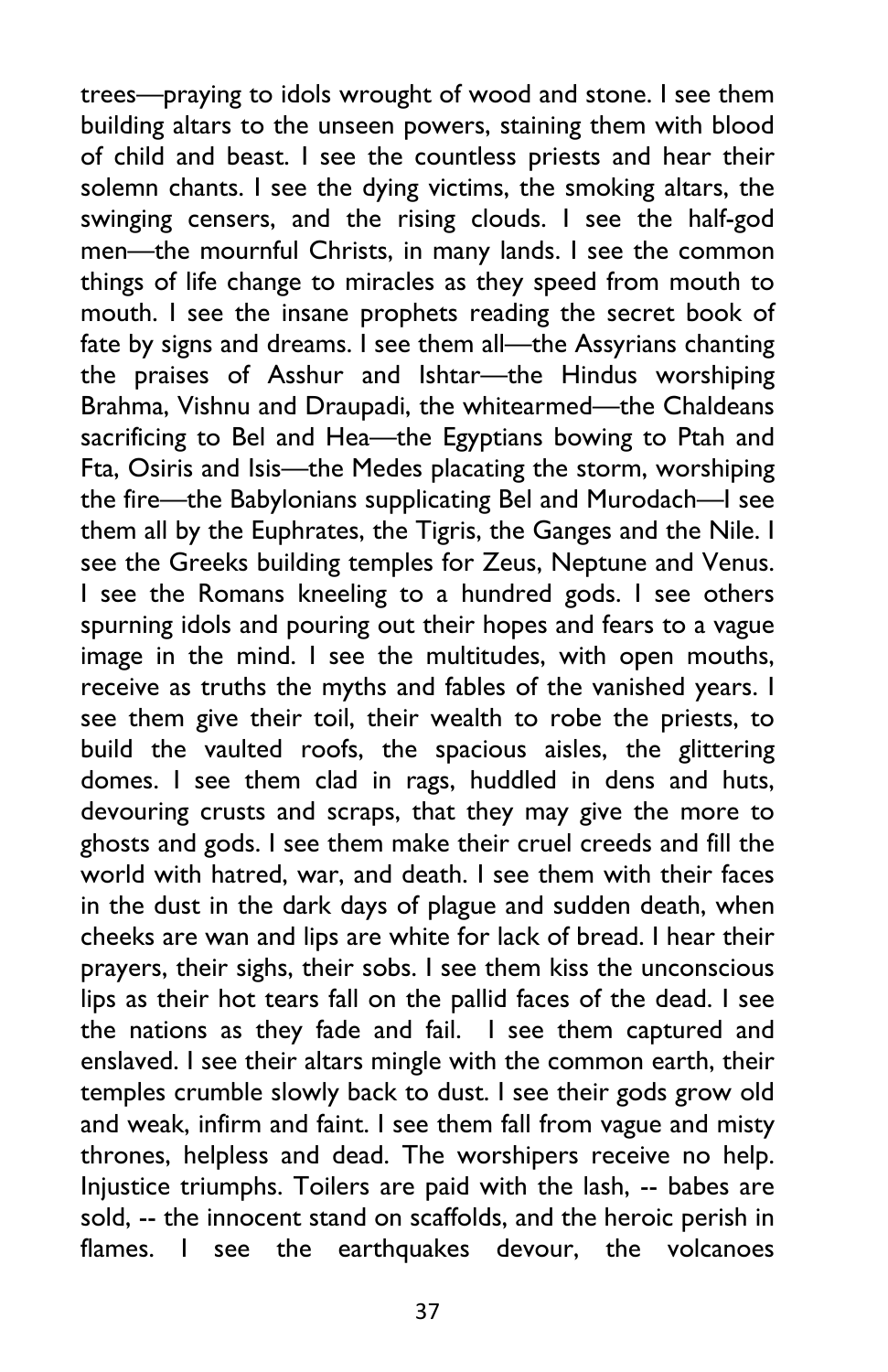overwhelm, the cyclones wreck, the floods destroy, and the lightnings kill.

The nations perished. The gods died. The toil and wealth were lost. The temples were built in vain, and all the prayers died unanswered in the heedless air.

Then I asked myself the question: Is there a supernatural power—an arbitrary mind—an enthroned God—a supreme will that sways the tides and currents of the world—to which all causes bow?

I do not deny. I do not know—but I do not believe. I believe that the natural is supreme—that from the infinite chain no link can be lost or broken—that there is no supernatural power that can answer prayer—no power that worship can persuade or change—no power that cares for man.

I believe that with infinite arms Nature embraces the all that there is no interference—no chance—that behind every event are the necessary and countless causes, and that beyond every event will be and must be the necessary and countless effects.

Man must protect himself. He cannot depend upon the supernatural—upon an imaginary father in the skies. He must protect himself by finding the facts in Nature, by developing his brain, to the end that he may overcome the obstructions and take advantage of the forces of Nature.

Is there a God?

I do not know.

Is man immortal?

I do not know.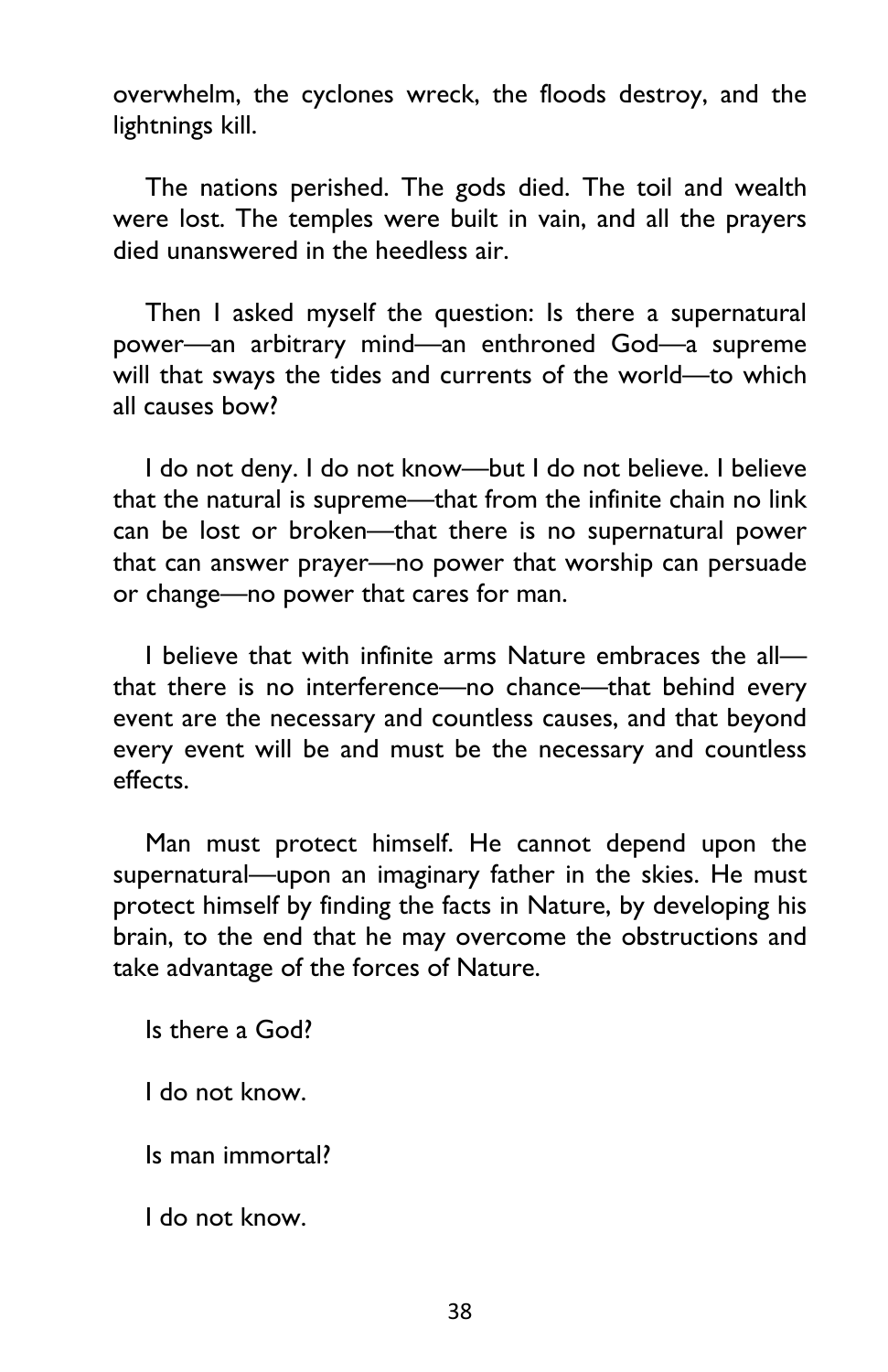One thing I do know, and that is, that neither hope, nor fear, belief, nor denial, can change the fact. It is as it is, and it will be as it must be. We wait and hope.

When I became convinced that the Universe is natural that all the ghosts and gods are myths, there entered into my brain, into my soul, into every drop of my blood, the sense, the feeling, the joy of freedom. The walls of my prison crumbled and fell, the dungeon was flooded with light and all the bolts, and bars, and manacles became dust. I was no longer a servant, a serf or a slave.

There was for me no master in all the wide world—not even in infinite space. I was free—free to think, to express my thoughts free to live to my own ideal—free to live for myself and those I loved—free to use all my faculties, all my senses free to spread imagination's wings—free to investigate, to guess and dream and hope—free to judge and determine for myself— free to reject all ignorant and cruel creeds, all the "inspired" books that savages have produced, and all the barbarous legends of the past—free from popes and priests free from all the "called" and "set apart"—free from sanctified mistakes and holy lies—free from the fear of eternal pain—free from the winged monsters of the night—free from devils, ghosts and gods. For the first time I was free. There were no prohibited places in all the realms of thought—no air, no space, where fancy could not spread her painted wings—no chains for my limbs—no lashes for my back—no fires for my flesh—no master's frown or threat—no following another's steps—no need to bow, or cringe, or crawl, or utter lying words. I was free. I stood erect and fearlessly, joyously, faced all worlds.

And then my heart was filled with gratitude, with thankfulness, and went out in love to all the heroes, the thinkers who gave their lives for the liberty of hand and brain—for the freedom of labor and thought—to those who fell on the fierce fields of war, to those who died in dungeons bound with chains— to those who proudly mounted scaffold's